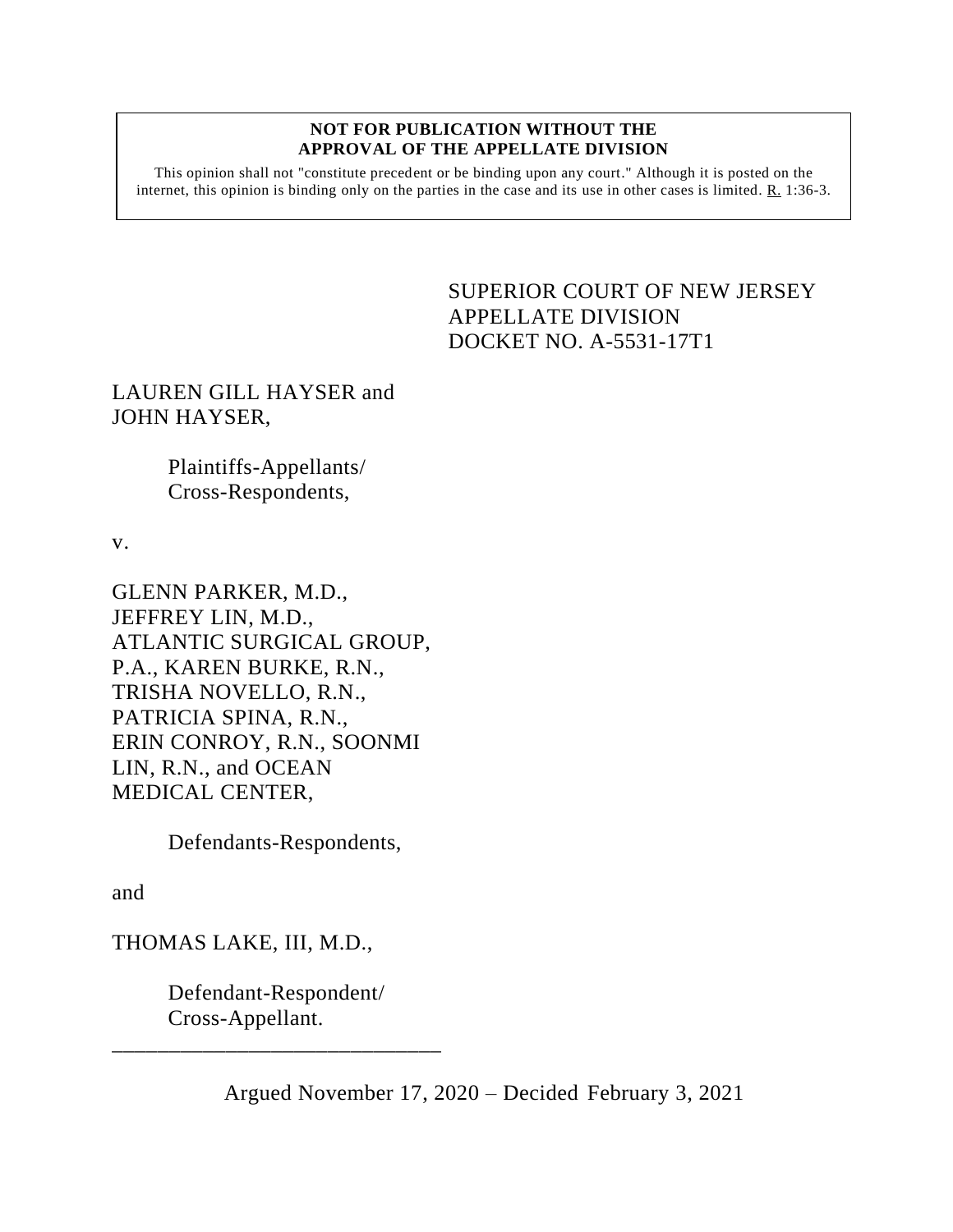Before Judges Fisher, Gilson, and Gummer.

On appeal from the Superior Court of New Jersey, Law Division, Ocean County, Docket No. L-2926-14.

Jonathan H. Lomurro argued the cause for appellants/cross-respondents (Lomurro, Munson, Comer, Brown & Schottland, LLC, attorneys; Jonathan H. Lomurro, of counsel; Christina Vassiliou Harvey, of counsel and on the briefs; Kristen M. Gaffey and Alan J. Weinberg, on the brief).

Kenneth M. Brown argued the cause for respondents Glenn Parker, M.D., and Atlantic Surgical Group, PA (Weber Gallagher, attorneys; Kenneth M. Brown, of counsel and on the brief; Peter Espey, on the brief).

Sharon K. Galpern argued the cause for respondent Jeffrey Lin, M.D. (Stahl & DeLaurentis, PC, attorneys; Sharon K. Galpern, on the brief).

Michael E. McGann argued the cause for respondents Karen Burke, R.N., Trisha Novello, R.N., Patrice Spina, R.N., and Ocean Medical Center (Orlovsky, Moody, Schaaff, Conlon & Gabrysiak, attorneys; Michael E. McGann, of counsel and on the brief; Anthony W. Liberatore, on the brief).

Herbert Kruttchnitt III argued the cause for respondents Erin Conroy, R.N., and Soonmi Lim, R.N.<sup>1</sup> (Dughi, Hewit & Domalewski, attorneys; Herbert Kruttchnitt III, of counsel and on the brief; Shawna K. Bishop, on the brief).

<sup>1</sup> In the complaint plaintiffs identified this defendant as Soonmi Lin, R.N. However, in her appellate brief, she identifies herself as Soonmi Lim, R.N. We refer to her as Soonmi Lim, the name she uses in her brief.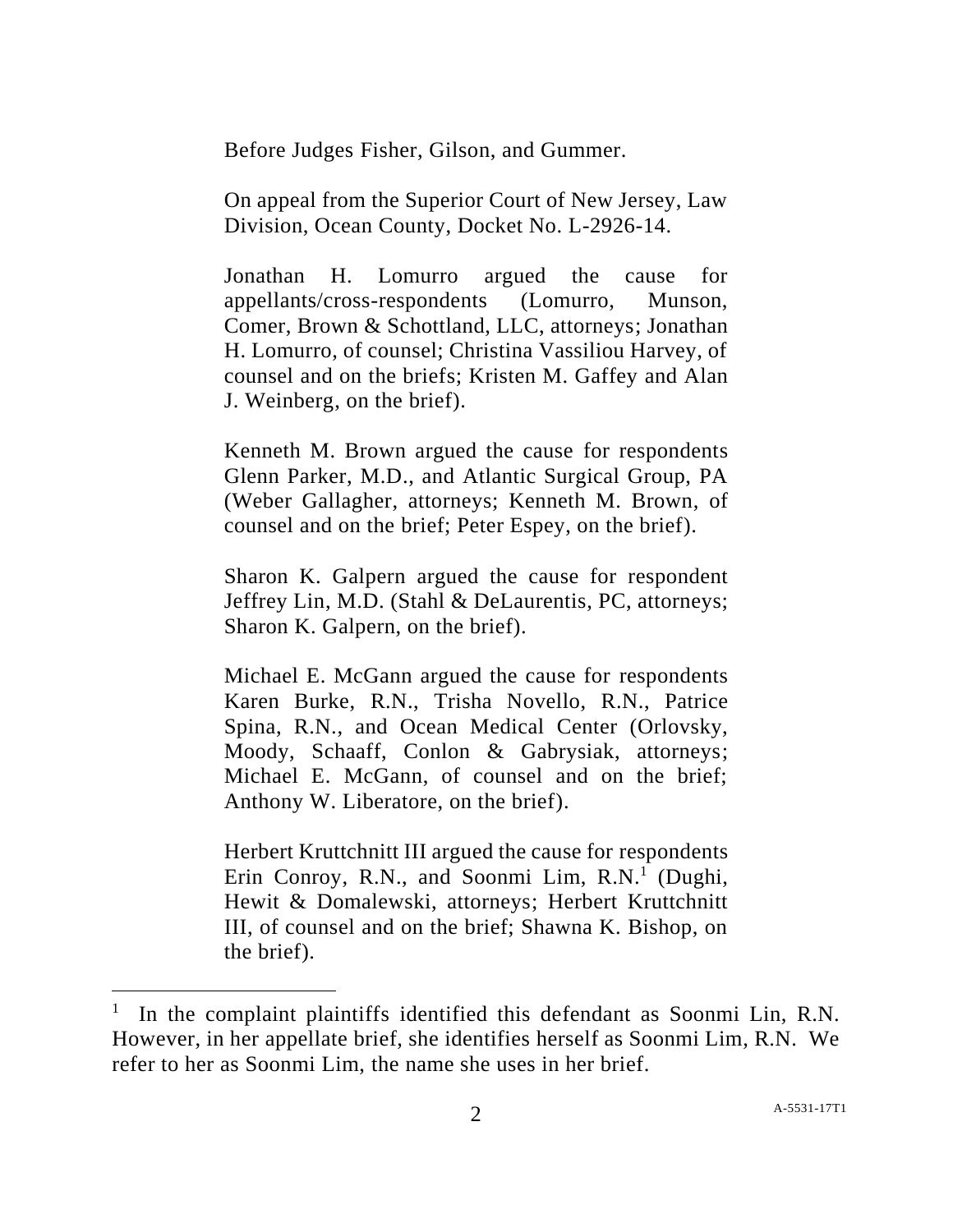Thomas J. Heavey argued the cause for respondent/cross-appellant Thomas Lake, III, M.D. (Grossman, Heavey & Halpin, PC, attorneys; Thomas J. Heavey, of counsel and on the briefs; Morgan Rose Montano, on the briefs).

# PER CURIAM

After having surgery for the removal of a cancerous tumor, Lauren Gill Hayser (plaintiff) experienced post-surgical complications stemming from a bowel leak that caused an infection. Plaintiff and her husband John Hayser (collectively plaintiffs) assert that defendants were negligent in their postsurgical treatment of her, specifically in their purported failure to monitor, investigate, or report post-operative signs of infection. After an eleven-day trial, a jury found no deviation from the accepted standards of practice. Plaintiffs appeal that no-cause judgment and the trial judge's subsequent denial of their motion for a new trial, arguing that the verdict was against the weight of the evidence and that they were deprived of a fair trial by errors made in the juryselection process and during the trial. Defendant Thomas Lake III, M.D., crossappeals the trial judge's denial of his motion for involuntary dismissal under Rule 4:37-2(b). For the reasons that follow, we affirm.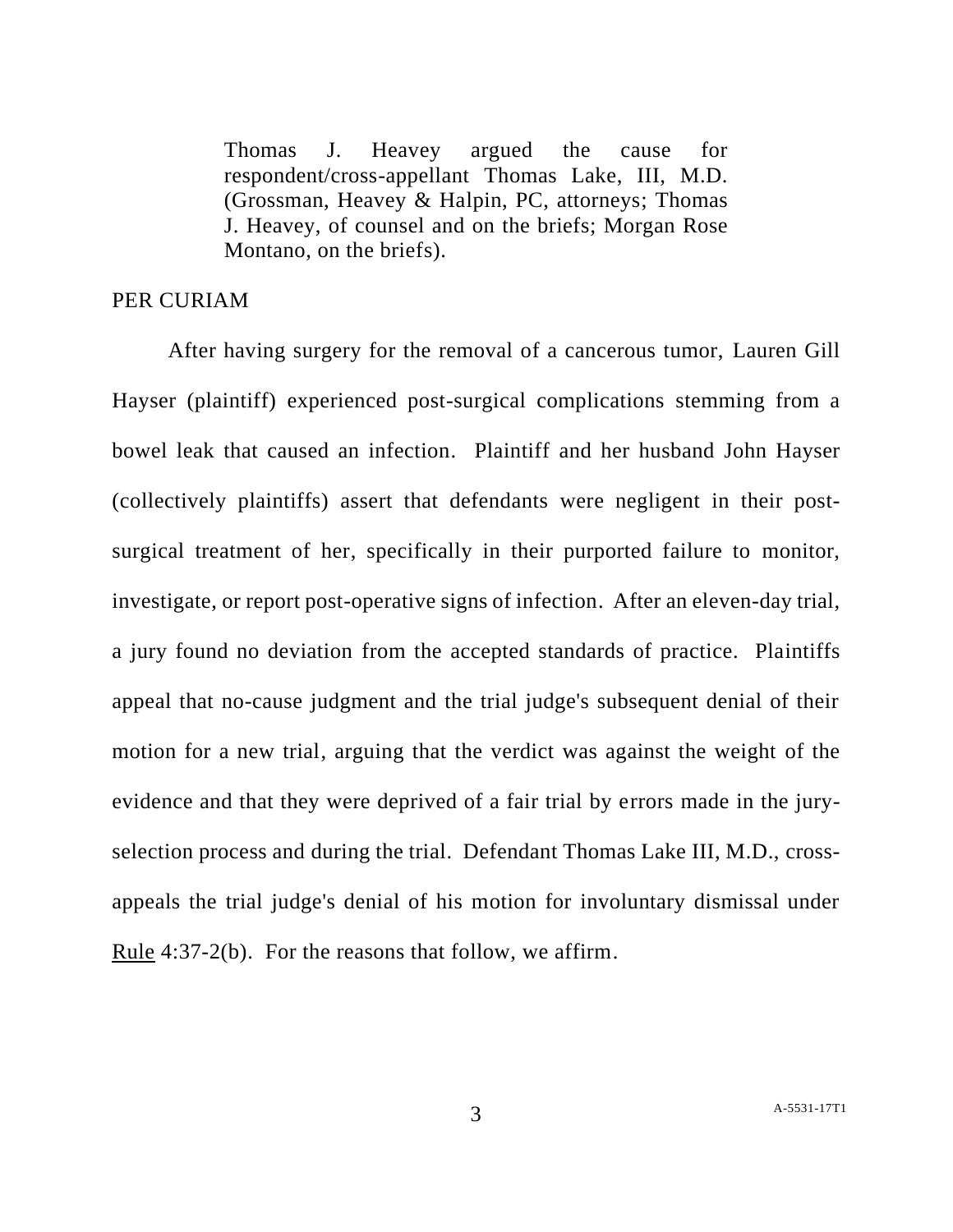I.

On May 28, 2013, Dr. Lake, a colorectal surgeon with defendant Atlantic Surgical Group, P.A. (Atlantic Surgical Group) operated on plaintiff at Ocean Medical Center, performing a bowel resection to remove a malignant tumor. After surgery, plaintiff was placed in the post-anesthesia care unit. Dr. Lake wrote a post-operative order detailing the care to be provided to plaintiff by the nursing staff, including standing order no. 48, which directed staff to call a surgeon if a patient was tachycardic, meaning had a heart rate that exceeded 120 beats per minute. Hospital protocol also required a nurse to notify a physician if a post-operative patient's white blood count or pulse rate became elevated. Later that day, plaintiff was transferred to a medical/surgical floor in the hospital. Over the next two days, plaintiff continued to improve and showed no signs of a bowel leak or infection.

Defendant Soonmi Lim, R.N., cared for plaintiff on the evening of May 30, 2013. Lim did not contact a surgeon when plaintiff's heart rate reached 122 at 8:00 p.m.; when her heart rate was noted at 10:43 p.m. on her chart it was 98. Defendant Erin Conroy, R.N., began to care for plaintiff the following morning. Lab reports from blood taken the prior evening showed that plaintiff's white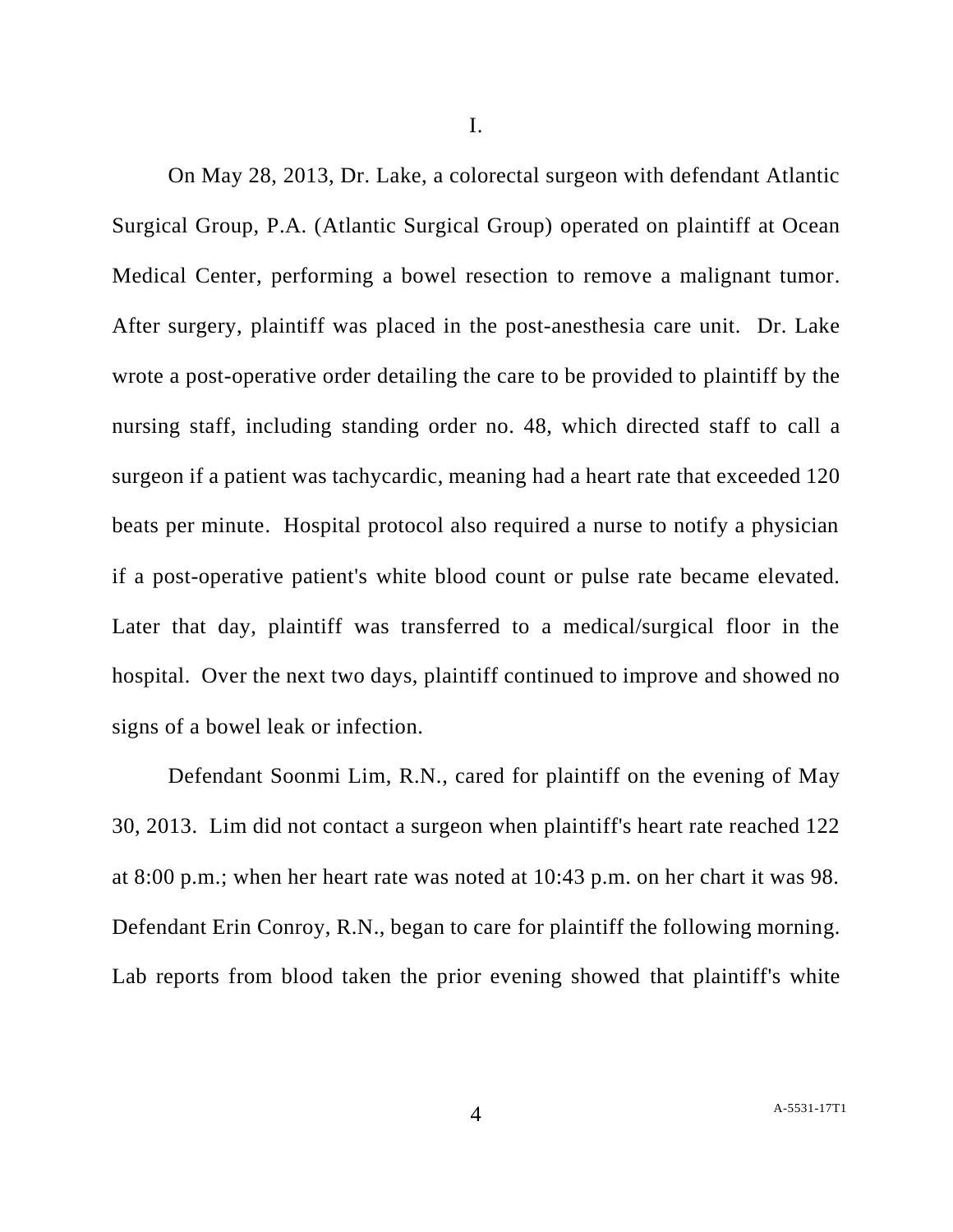blood count had increased to 15,700 per microliter of blood. A normal range is 4,500 to 11,000 per microliter of blood.

On May 31, 2013, during morning rounds, defendant Jeffrey Lin, M.D., a general surgeon with Atlantic Surgical Group, ordered that plaintiff's cardiac monitor be discontinued. Nursing staff would continue to check her vital signs every four hours. Dr. Lin testified that an elevated heart rate of 122 and a white blood count of 15,700 did not indicate a bowel leak because plaintiff was making clinical progress, did not look sick, was healing, was not tired or confused, and had normal kidney function. He stated that even if he had known about plaintiff's tachycardic episode, he would not have ordered a CT scan to determine if she had a bowel leak based on that single number, noting that an elevated heart rate can be caused by pain, exertion, and anxiety as well as infection.

At 4:00 p.m. on May 31, 2013, plaintiff's heart rate increased to 132. Nurse Conroy did not contact the surgeons regarding the elevated heart rate or white blood count and did not include the tachycardic episode in her notes. That evening, while nurse Lim cared for her, plaintiff had several sustained tachycardic episodes. Nurse Lim did not call the surgeons or document those episodes in her notes, but the information was available on computerized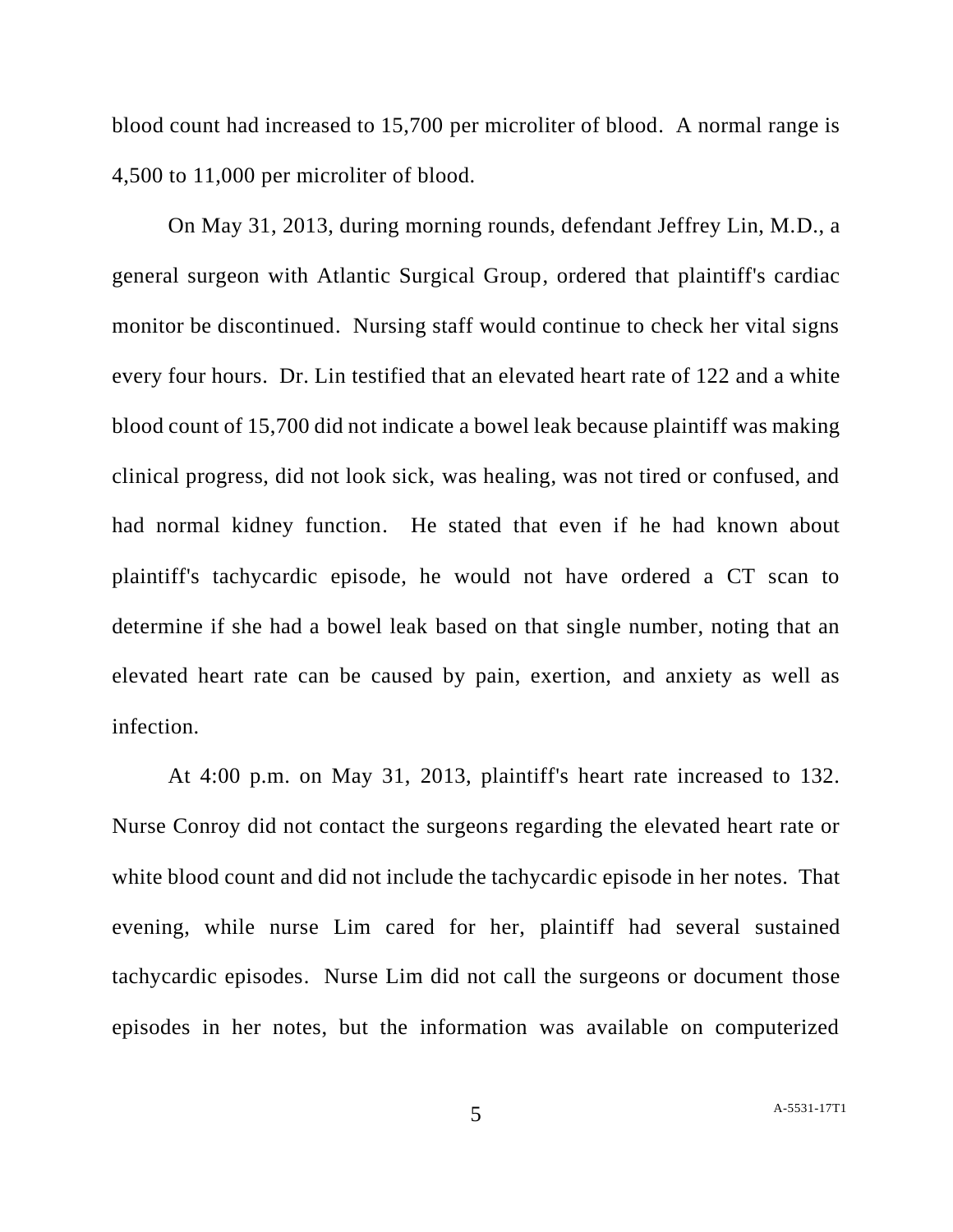hospital records. By 4:00 a.m. on June 1, 2013, plaintiff's heart rate had fallen to ninety-seven, which was within the normal range.

During that day, while defendant Trisha Novello, R.N., cared for her, plaintiff's heart rate was normal, she reported a pain level of zero, and she did not have a fever, but lab reports from blood taken the prior evening indicated that her white blood count had increased to 22,000 per microliter of blood. During rounds that afternoon defendant Glenn Parker, M.D., a colorectal surgeon with Atlantic Surgical Group, examined plaintiff. He reported in his progress notes that she was awake and alert and had normal vital signs, including a pulse of ninety-six, her incision was healing appropriately, and her ostomy was functioning properly. He also noted that her white blood count was 22,000 per microliter of blood. He recommended that she be discharged that day, wrote a discharge order, gave her a prescription for Percocet for pain, and ordered that she have follow-up care with visiting nurses. She was discharged that afternoon "in stable condition." Defendant nurses Novello, Patricia Spina, R.N., and Karen Burke, R.N., assisted in the discharge. Nurse Burke noted that at the time of discharge plaintiff had no complaints of pain and was alert, oriented, and excited to go home. None of the nurses alerted the doctors to plaintiff's elevated white blood count.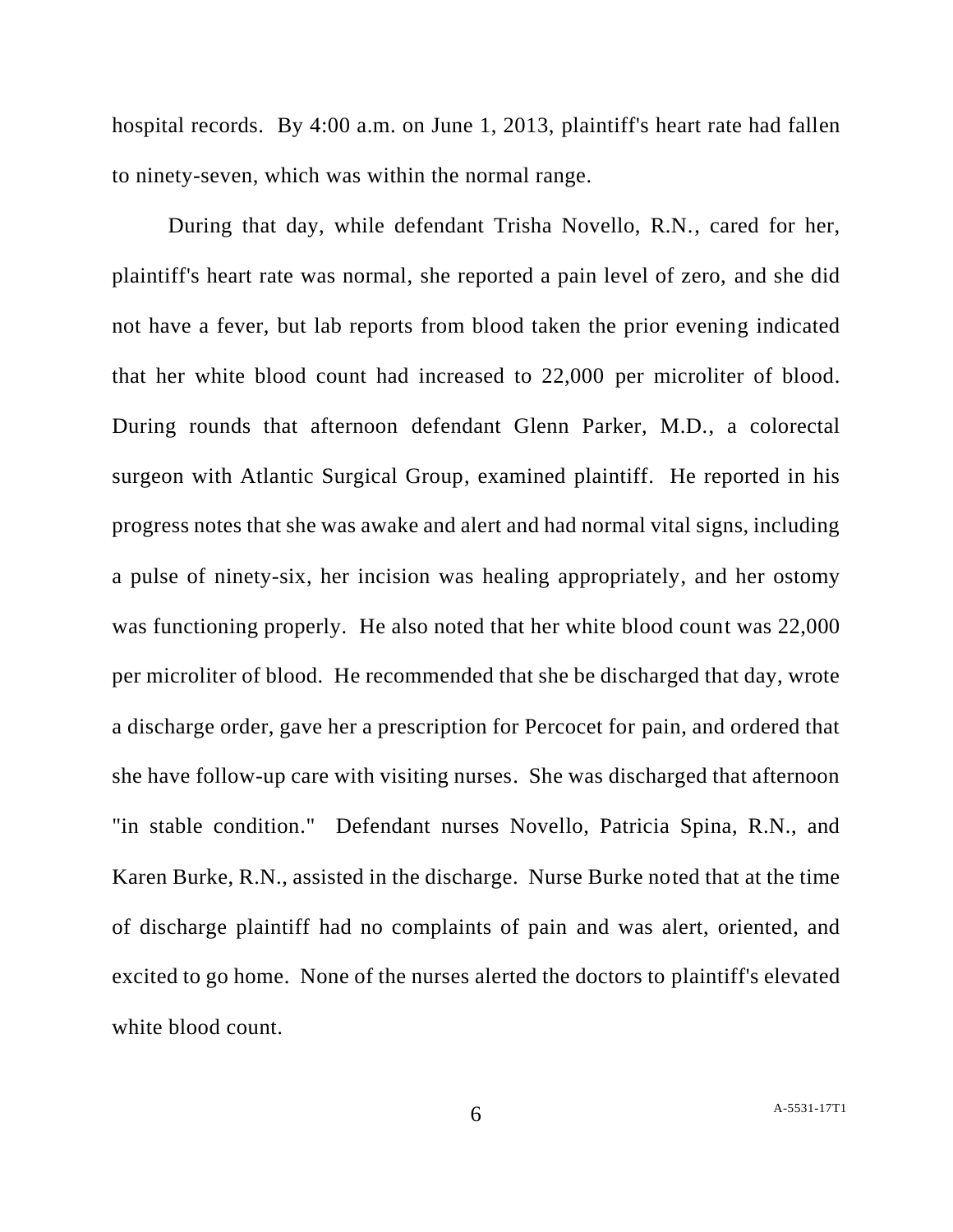On June 3, 2013, plaintiff called the Atlantic Surgical Group and spoke with Dr. Lake. She asked for a different pain medication because Percocet was not agreeing with her. She testified that she called also because her legs were swollen, but written notes from the call do not reference any report of swelling in her legs or increased pain. The visiting nurse who saw plaintiff that day did not document any increased pain or swelling of her legs.

On June 6, 2013, plaintiff called again and spoke with Dr. Parker. She asked for a prescription for antibiotics because a malodorous fluid was draining from her incision line. Dr. Parker told her that he would not prescribe an antibiotic over the telephone and advised her either to come to the office or to go to the emergency room. She did not follow that advice. Later that day, when her parents attempted to assist her out of bed, fluid sprayed out of her abdomen. Her mother called an ambulance, and plaintiff was taken to the emergency room at Jersey Shore University Medical Center.

When she arrived at the emergency room, plaintiff was in septic shock, feculent discharge was coming from her incision, her abdomen was distended and tender, her white blood count was 26,000 per microliter of blood, she was tachycardic, and her blood pressure was low. Dr. Parker performed emergency surgery and found where the bowel had been resected a 1.5 cm hole and an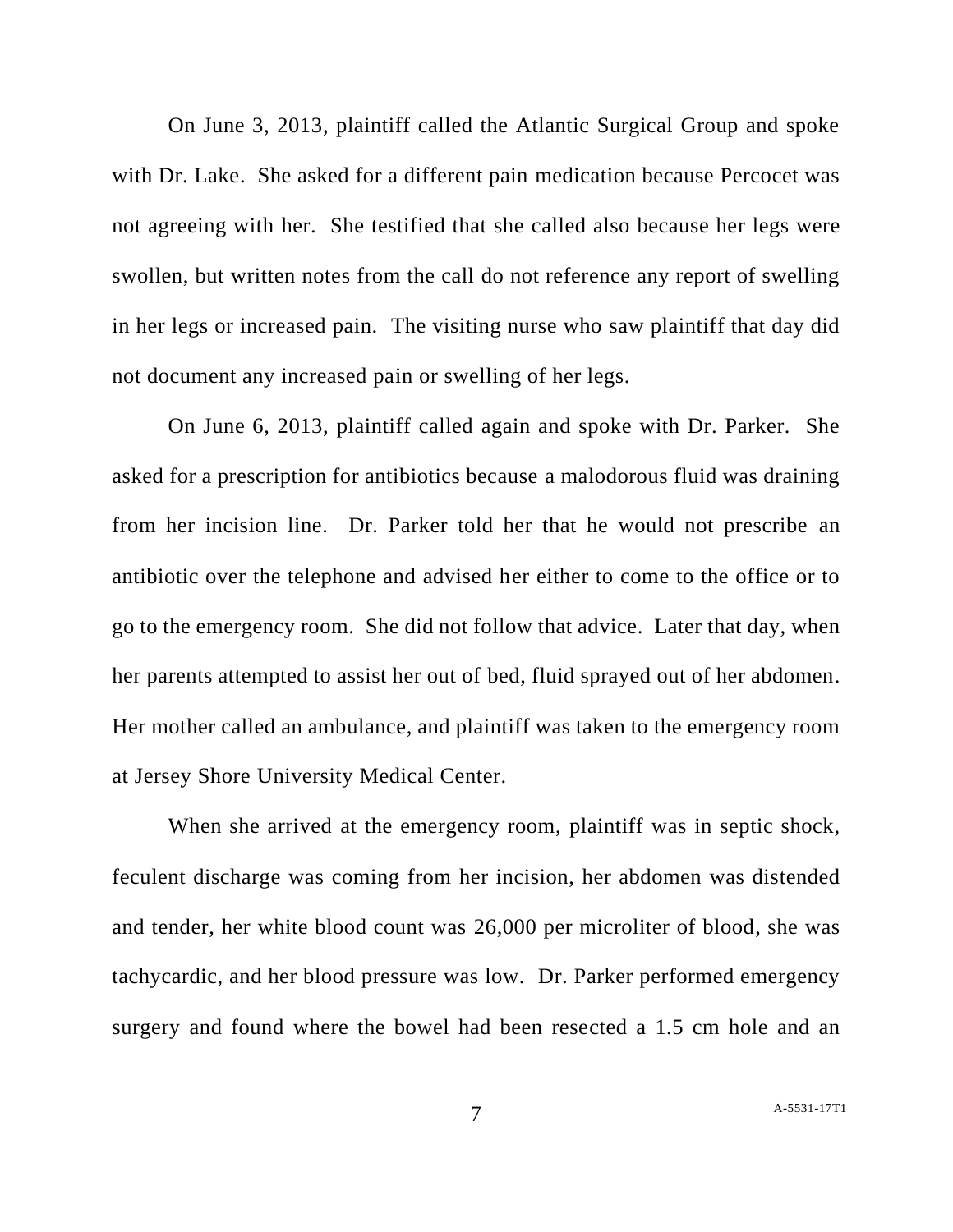anastomotic leak, with fecal matter flowing into her peritoneal cavity. He removed the rest of her colon because it was ischemic, took out the colostomy, and created a new ileostomy on the other side of her abdomen. Plaintiff remained intubated and sedated for a week, was discharged eighteen days after the surgery, and stayed at a rehabilitation facility for eight days.

Plaintiffs filed a complaint alleging medical negligence against plaintiff's treating physicians, Drs. Lake, Lin, and Parker, and their medical group, Atlantic Surgical Group, and against her treating nurses Burke, Novello, Spina, Conroy, and Lim, and Ocean Medical Center. Plaintiffs' colorectal surgical expert opined that each of the doctors had deviated from the accepted standard of practice: (i) Dr. Lin, by failing to investigate an intra-abdominal cause of plaintiff's elevated white blood count and failing to order a CT scan to determine if she had an abdominal leak; (ii) Dr. Parker, by discharging plaintiff when her white blood count was almost twice the normal range; and (iii) Dr. Lake, by failing to recognize that plaintiff's report of increased pain and swollen legs was a possible sign of abdominal infection. Plaintiffs' nursing expert, Lisa Homa, R.N., opined that the nurses deviated from accepted standards of nursing practice: (i) defendants Lim and Conroy by failing to assess, monitor, and communicate to a doctor plaintiff's tachycardia and elevated white blood count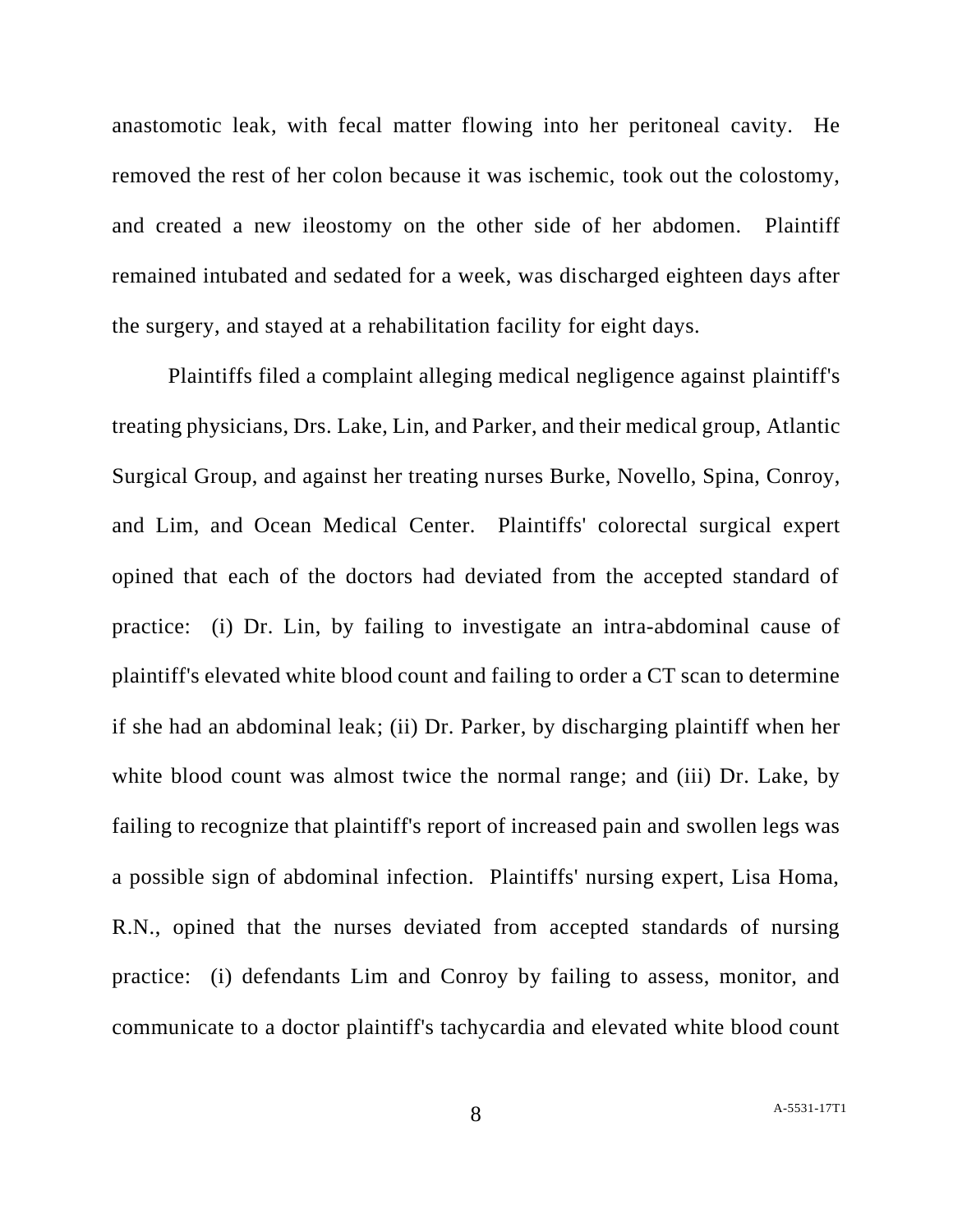during their shifts; and (ii) defendants Novello, Spina, and Burke by failing to advise doctors that plaintiff's white blood count was reported as elevated during their shifts and that she had previously had episodes of tachycardia.

After an eleven-day trial,<sup>2</sup> the jury returned a verdict finding that plaintiffs had not proven any defendant deviated from the accepted standards of practice. Having found no deviation, the jury did not reach the remaining questions on the verdict sheet regarding proximate causation or damages. The trial judge entered a final judgment dismissing plaintiffs' claims with prejudice based on the jury's verdict. He denied plaintiffs' subsequent motion for a new trial pursuant to Rule 4:49-1 and to vacate the judgment.

# II.

On appeal, plaintiffs argue they are entitled to a new trial because the trial judge committed errors in the jury-selection process, during the trial, and in denying plaintiffs' motion to reopen their case and motion for a new trial.

#### A.

We begin our analysis by addressing plaintiffs' argument that the juryselection process was flawed and led to an unjust result. Plaintiffs fault the

<sup>&</sup>lt;sup>2</sup> Prior to opening statements, Dr. Parker reached a settlement with plaintiffs. Atlantic Surgical Group remained in the case for its alleged vicarious liability for Dr. Parker's actions.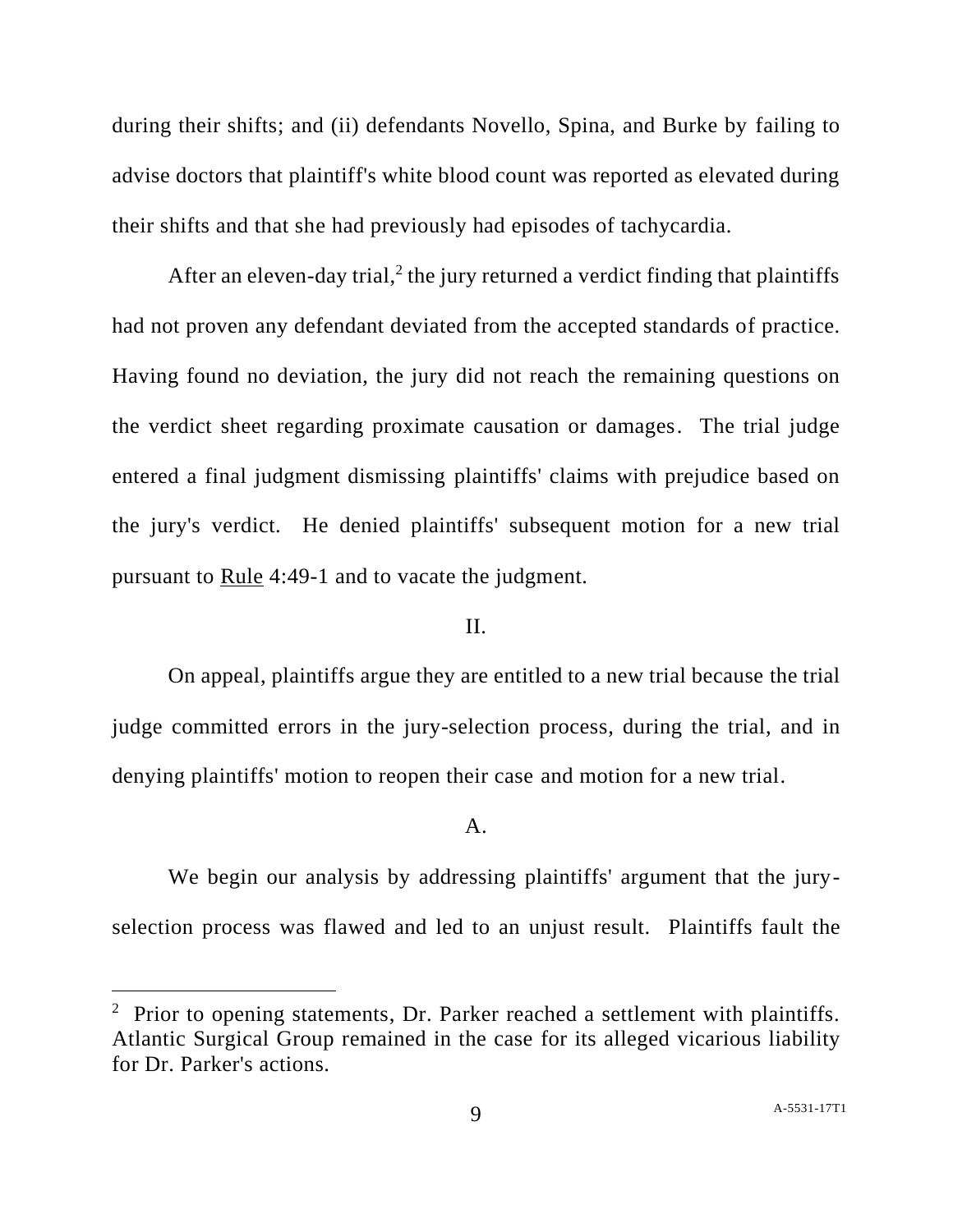judge for both compelling too many sidebar conferences and for doing too much in open court. Plaintiffs also argue the judge erred by not correctly adjusting the number of plaintiffs' peremptory challenges in light of the numerosity of similarly-situated defendants and by failing to respond to jury bias against plaintiffs. We see no evidence that the jurors who were impaneled – none of whom plaintiffs sought at any time to be excused – were biased against plaintiffs or their counsel or were otherwise tainted.

Before jury selection began, plaintiffs requested additional peremptory challenges, asserting that defendants had a "concerted similar interest" and that plaintiffs, thus, were entitled to additional challenges under Velazquez v. Portadin, 163 N.J. 677 (2000). The trial judge did not deny plaintiffs' request but indicated that he was inclined to grant it "once you have exhausted your challenges," stated he would determine the number of additional challenges to grant "depend[ing] on what the landscape looks like at that time, as to how many the defense has exercised," and concluded that "the playing field" was "not level" and that plaintiffs "would be entitled to additional challenges." Plaintiffs' counsel did not object to that procedure. After plaintiffs' counsel had made his sixth peremptory challenge, he reminded the judge that he had used his last challenge. The judge told him: "once we go through this you can make an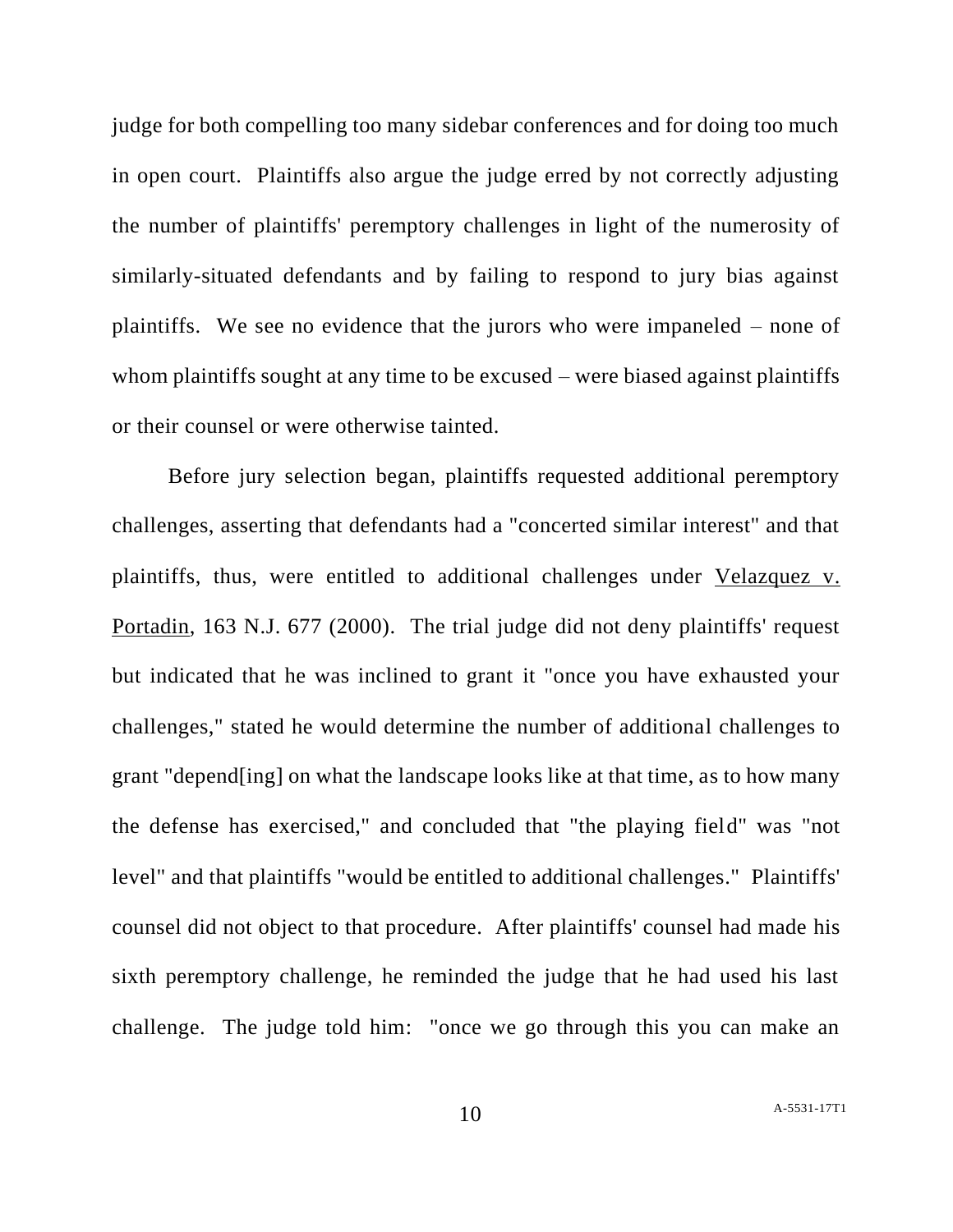application for additional [j]urors after we've gone through everybody. It's premature. It's not your turn yet." Counsel did not object but thanked the judge.

Plaintiffs' counsel subsequently asked for a sidebar conference, seeking to make a belated request to strike a juror for cause and to renew his application for additional peremptory challenges. When the judge granted his request to strike the juror for cause, counsel did not renew his application for additional challenges. The judge proceeded with voir dire of additional potential jurors.

Later in the process, plaintiffs' counsel asked for a sidebar and advised the judge that he had seen juror number four turn to other jurors and refer to him as "a piece of shit." After conducting an off-the-record conference with counsel outside the presence of the jurors, the judge questioned the jurors individually, beginning with juror number four, who admitted he had made these comments to a juror behind him: "here we go again," "[e]verybody just goes to sidebar," "why don't they just ask whoever wants to serve to raise their hand and they cut out all this stuff," "everybody agreed but that guy," indicating plaintiffs' counsel, and "there we go, he's getting rid of somebody else again." He denied making any other comment about plaintiffs' counsel.

Four jurors told the judge that they had not heard juror number four's comments. Four jurors told the judge that they had overheard juror number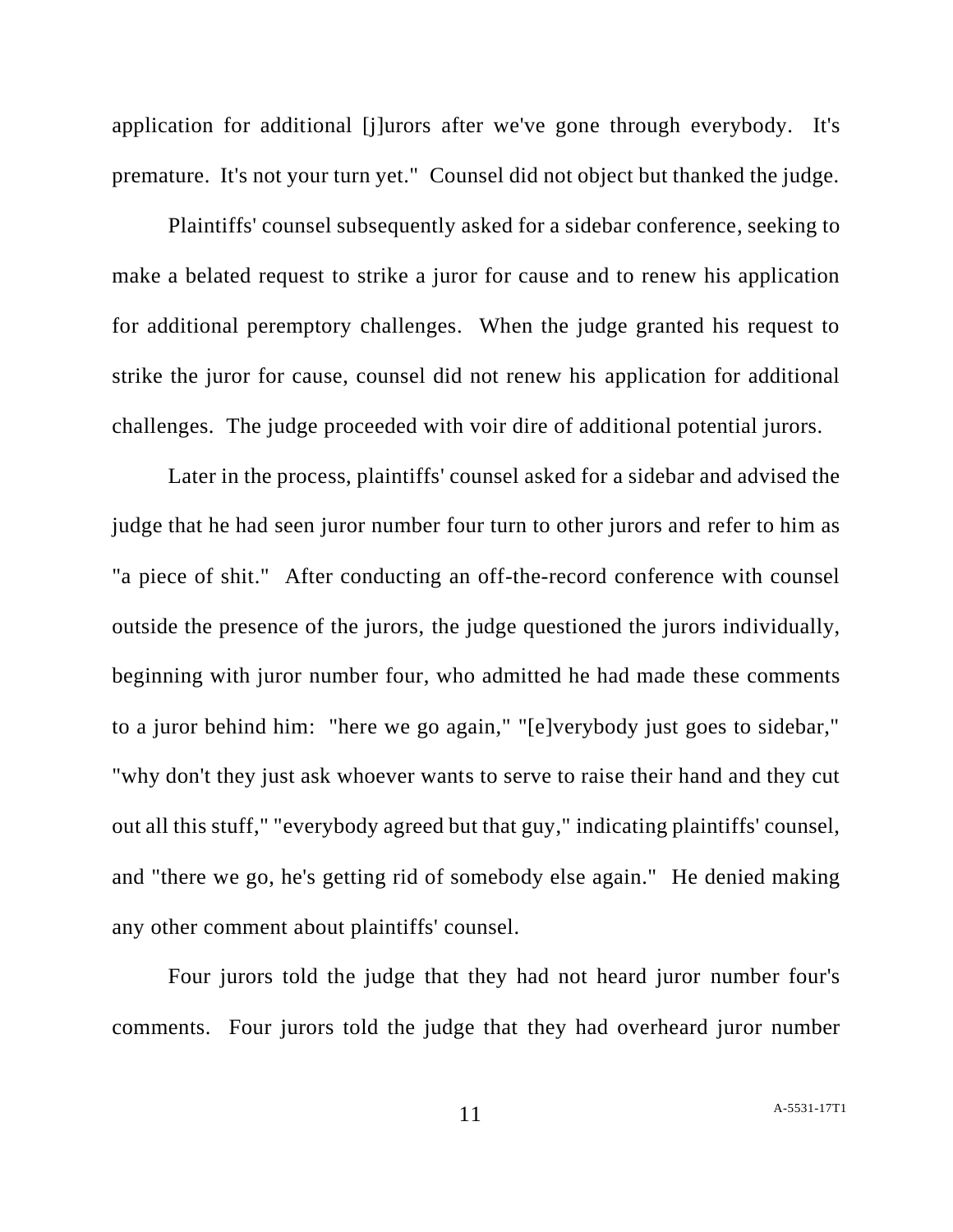four's comments, but that the comments would not impact their ability to be fair and impartial. None of them reported hearing juror number four call plaintiffs' counsel a "piece of shit." Juror number three understood that juror number four was "upset" with plaintiffs' counsel because "everybody else was okay with the [j]ury," but she thought that juror number four's comment was unfair because plaintiffs' lawyer was doing his job. Juror number eight overheard juror number four say that plaintiff's counsel was "picky" or a "pain" but stated that if he were her attorney, she would want him to be picky. Juror number six said that he had heard a comment in reference to an attorney that "I can't believe he's doing that, doing another exception or exclusion again," and told the judge that although he understood juror number four's frustration "from being here," he thought counsel were doing their jobs "to vet the [j]urors as best they can." Juror number five could not recall specifically what was said but described it as "like jokingly, oh come on, it's taking forever or that kind of thing." Like the other jurors who had heard something, she confirmed that the comments would not impact her ability to be fair and impartial. Plaintiffs' counsel moved to excuse only juror number four. The judge granted that motion. Plaintiffs' counsel did not move to excuse any other juror.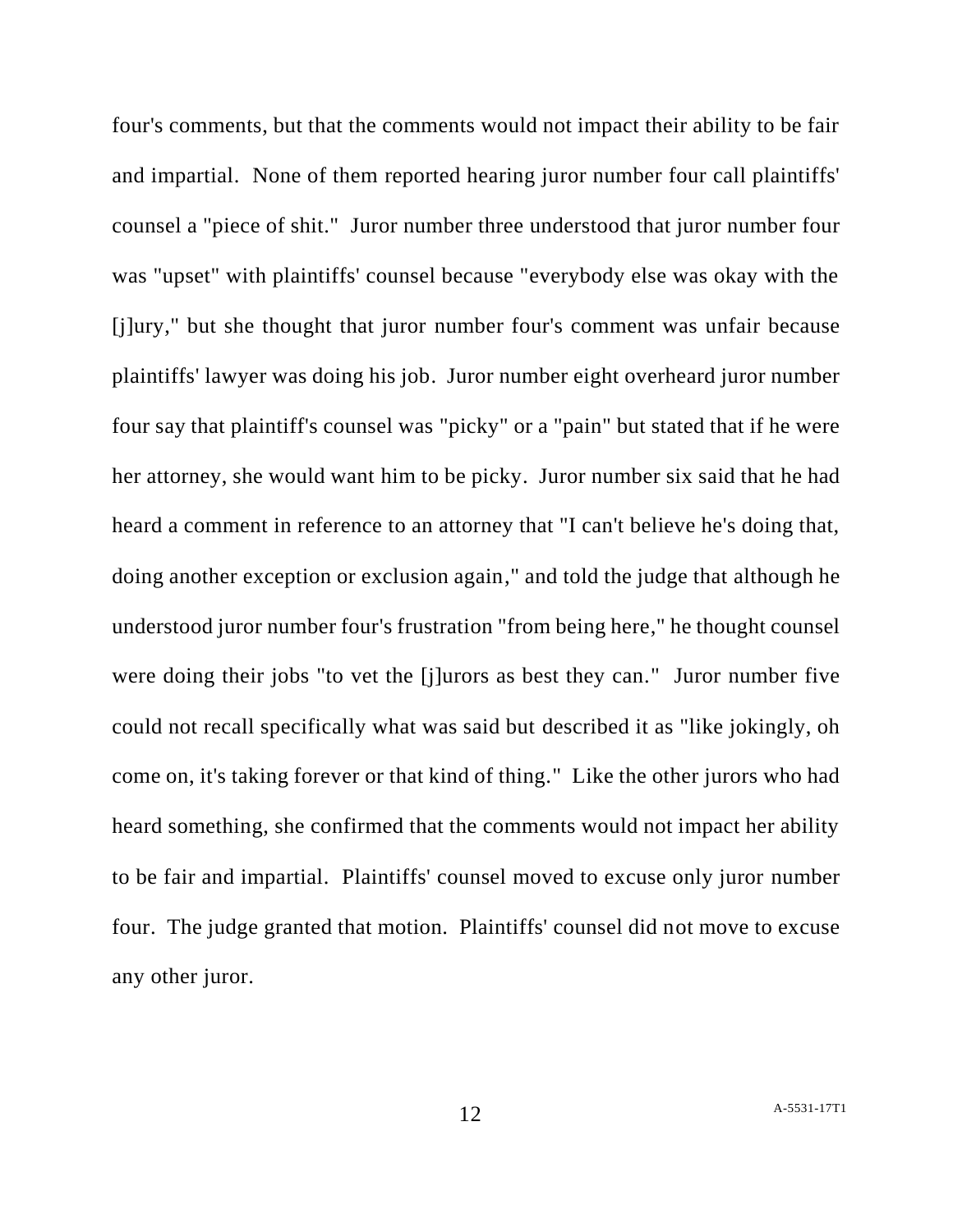Before jury selection resumed, plaintiffs' counsel reminded the judge that he had used all of his challenges, and the judge responded, "[w]ell, yes. All right." After questioning her, the judge excused the remaining potential juror from the first panel for cause and brought up a second panel of potential jurors. The judge excused one potential juror for cause at plaintiffs' counsel's request. The judge excused another potential juror after she had stated that defendant Ocean Medical Center "saved my husband's life." Plaintiffs' counsel later expressed a concern that that comment was made in open court. The judge responded: "People go to hospitals, they save lives. I mean, that's why we go to hospitals. That's not unduly prejudicial. I'm going to caution everybody that they have to be fair and impartial and listen to the law. I'm not going to grant [] an application for that." Plaintiffs' counsel did not object and did not move to strike the panel but stated, "[t]hat's fine. No, that's fine. That's all."<sup>3</sup>

On plaintiffs' counsel's next turn to make a peremptory challenge, the judge did not skip over him but looked to him. Counsel did not attempt to make a peremptory challenge, did not ask for any additional peremptory challenges,

<sup>&</sup>lt;sup>3</sup> During oral argument on plaintiffs' post-trial motion for a new trial, plaintiffs' counsel stated that he moved for a mistrial on this issue but the transcript does not support that contention.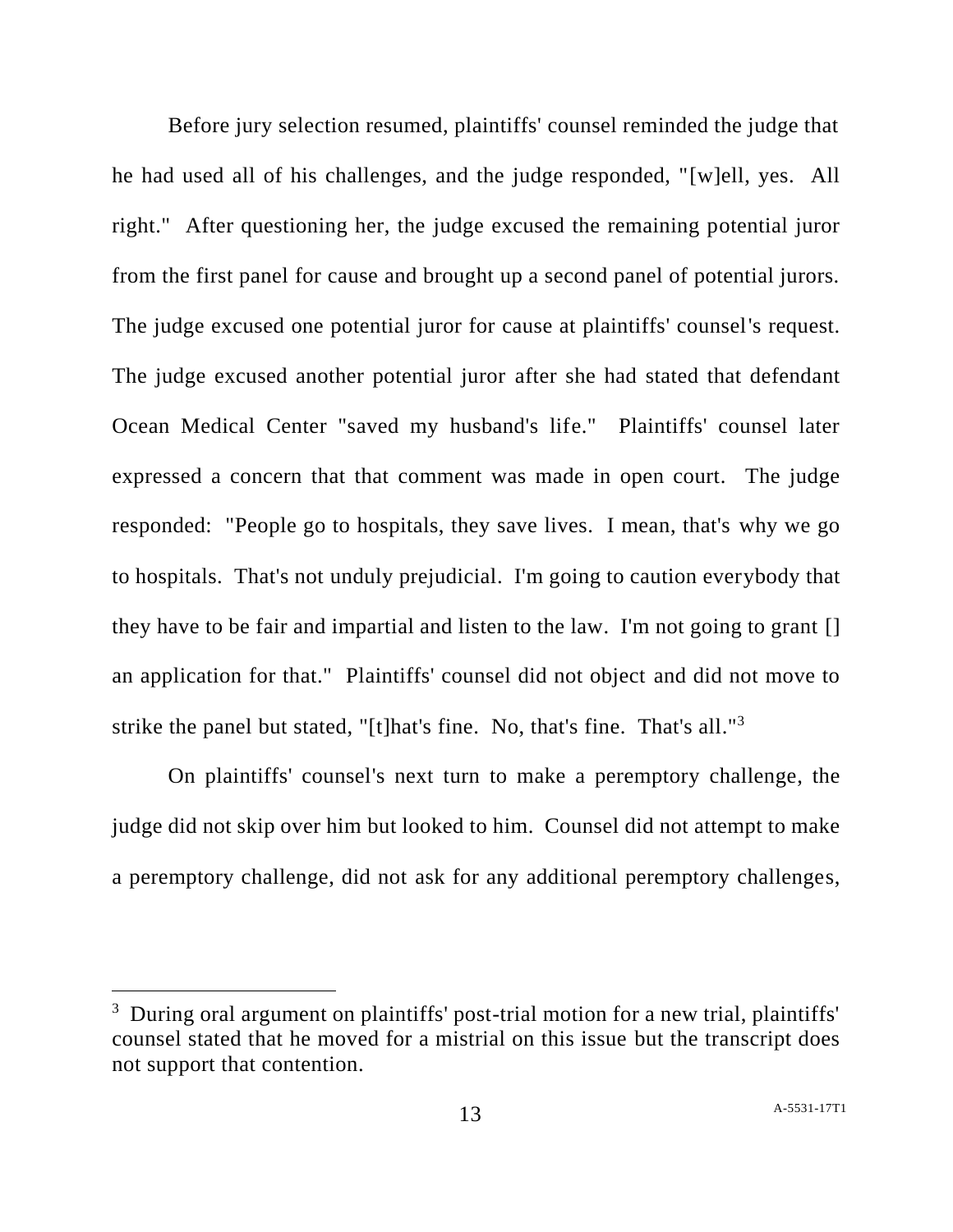and did not ask to excuse any juror for cause. Instead, he indicated that the jury was satisfactory. With no objection from counsel, the judge swore in the jury.

To protect a litigant's fundamental right to an impartial jury, a trial judge must ensure that the jury-selection process is fair. Pellicer ex rel. Pellicer v. St. Barnabas Hosp., 200 N.J. 22, 40 (2009). A trial judge must also protect a jury from "the taint of outside influences and extraneous matters." State v. R.D., 169 N.J. 551, 557 (2001). A trial judge has the discretion to decide whether to question potential jurors in open court or at sidebar. Pellicer, 200 N.J. at 41. "[O]ur jury selection mechanisms are designed to create the opportunity in which any relevant, preconceived notions will be revealed and explored, and all pre-existing biases will be exposed." Id. at 42.

Faced with a concern about improper influence on the jury, "the trial judge must make a probing inquiry into the possible prejudice caused by any jury irregularity, relying on his or her own objective evaluation of the potential for prejudice rather than on the jurors' subjective evaluation of their own impartiality." State v. Scherzer, 301 N.J. Super. 363, 487-88 (App. Div. 1997). "'[T]endency' to influence the verdict – not probability or likelihood – is the standard for determining whether a new trial should be granted." Barber v. Shop-Rite of Englewood & Assocs., 406 N.J. Super. 32, 56 (App. Div. 2009).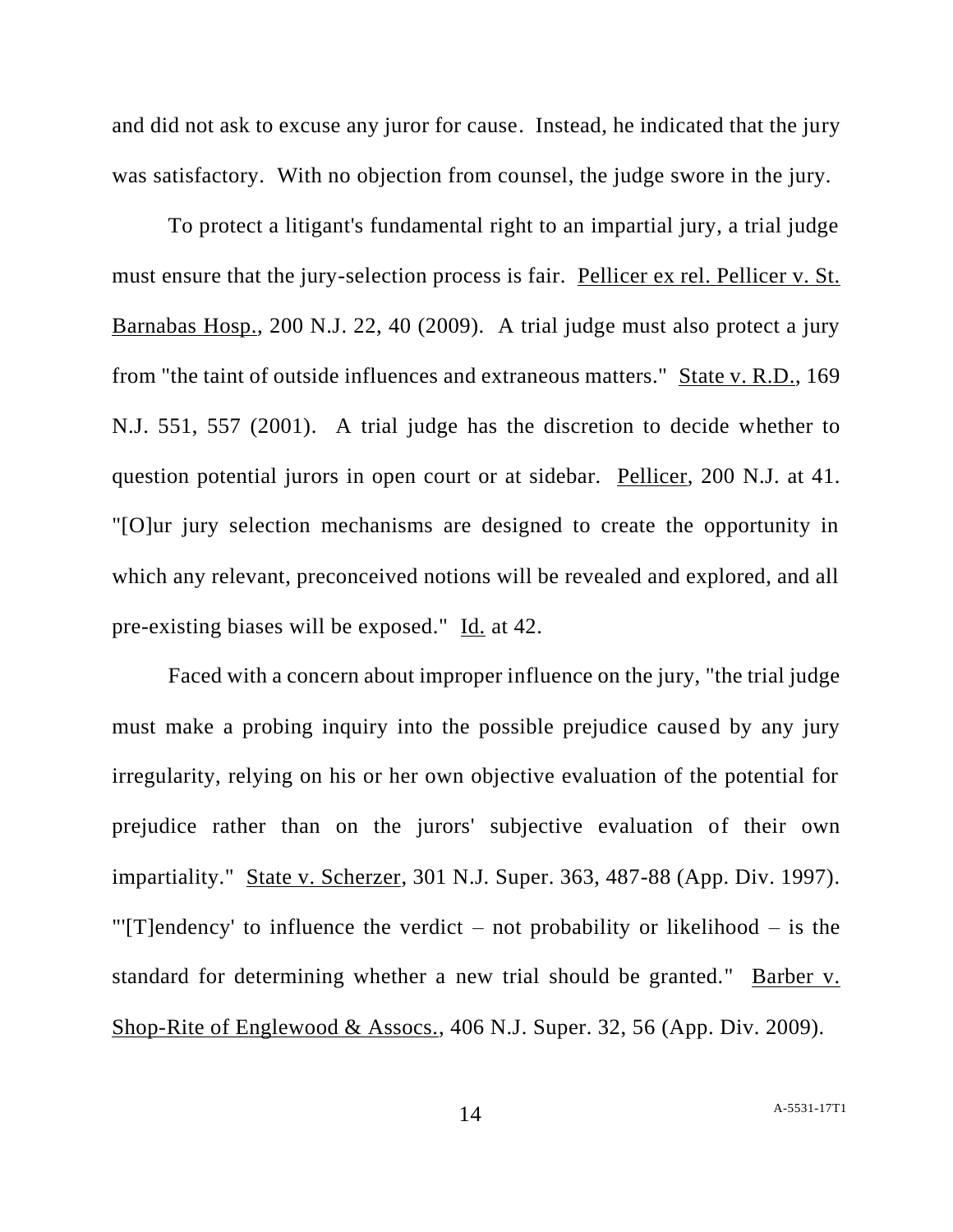Rule 1:8-3(c) entitles each party to six peremptory challenges and allows the trial court in its discretion to award a party additional challenges if the case involves "multiple parties having a substantial identity of interest in one or more issues." That discretion should be exercised "in order to avoid unfairness." Ibid. In Velazquez the plaintiffs had used all of their challenges and were dissatisfied with the jury. When the plaintiffs asked for additional challenges, the trial court denied the request. Concerned that a plaintiff facing multiple defendants could be placed at a disadvantage in rejecting prospective jurors peremptorily  $-$  a disadvantage that could compromise the right to an impartial jury – our Supreme Court held that a trial court must "analyze the positions of the multiple parties for identity purposes to determine whether the adversary will be prejudiced unless more peremptory challenges are awarded." Velazquez, 163 N.J. at 691- 92.

The better course may have been for the trial judge to address plaintiffs' request for additional peremptory challenges before jury selection began. Finalizing the number of peremptory challenges early in the process has the advantage of informing all parties as to the limits they will face in making peremptory challenges during jury selection. We see no advantage in waiting. However, we find no prejudice and no reversible error in the trial judge's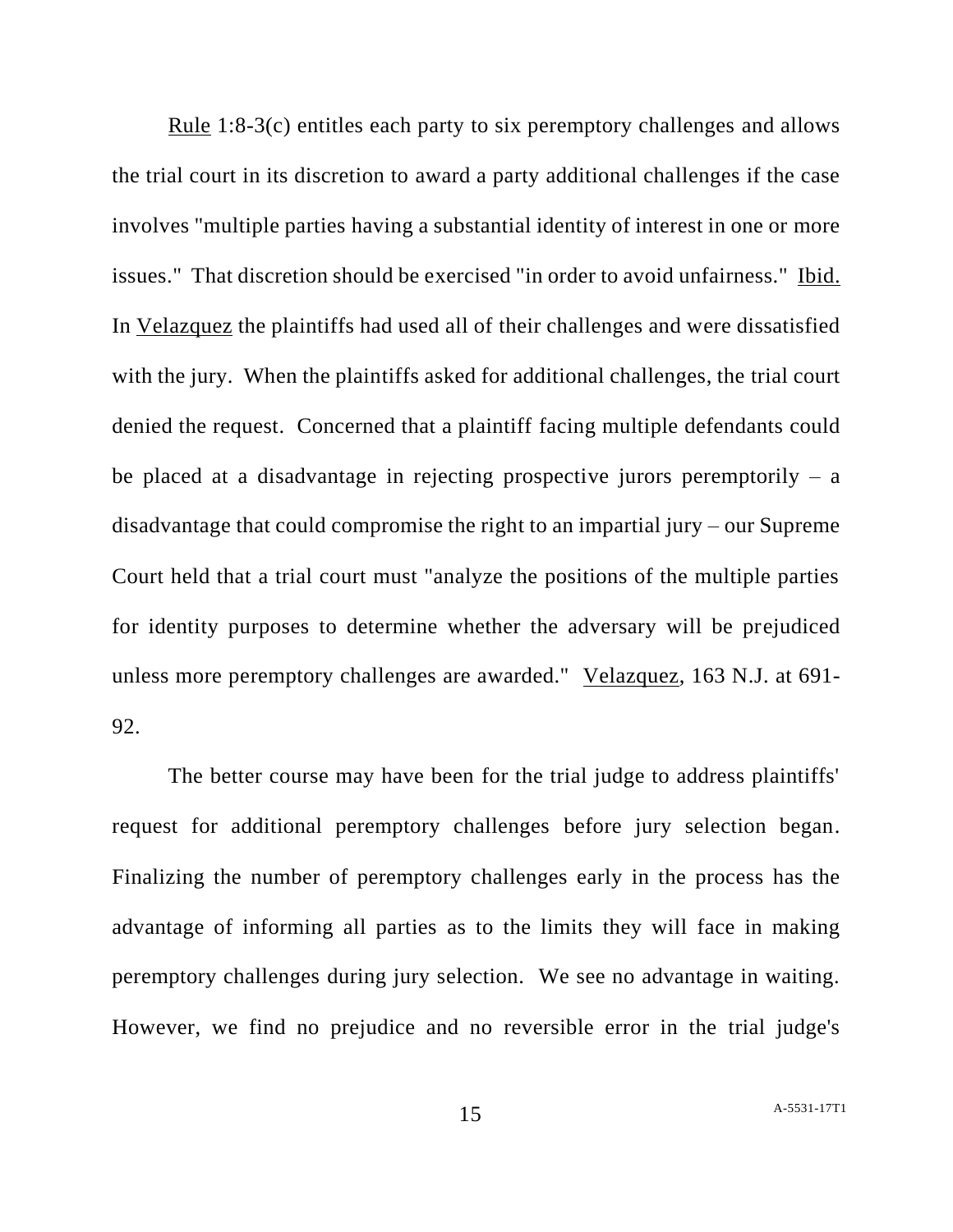decision to wait to set the number of peremptory challenges. In Russell v. Rutgers Community Health Plan, Inc., 280 N.J. Super. 445, 456 (App. Div. 1995), before jury selection, the plaintiffs moved for additional peremptory challenges. The trial judge denied the plaintiffs' application without prejudice and told them that they could renew it later "should prejudice arise." Ibid. We affirmed that decision, finding that the plaintiffs had not shown any prejudice.

Here, the trial judge did not deny plaintiffs' application for additional peremptory challenges and made clear his conclusion that they were entitled to additional challenges. Like the trial judge in Russell, he chose to hold off until later in the jury-selection process to set the number of additional challenges  $-$  a procedure to which plaintiffs did not object. Like the plaintiffs in Russell, plaintiffs have failed to show that they were prejudiced by that procedure. The trial judge did not deny any request to strike a juror. Plaintiffs have not identified any juror they did not want on the jury or any sidebar application to strike a juror for cause that they would not have made had the judge set earlier the number of additional peremptory challenges. Ultimately, unlike the plaintiffs in Velazquez, plaintiffs advised the judge that the make-up of the jury was satisfactory. We see no prejudice.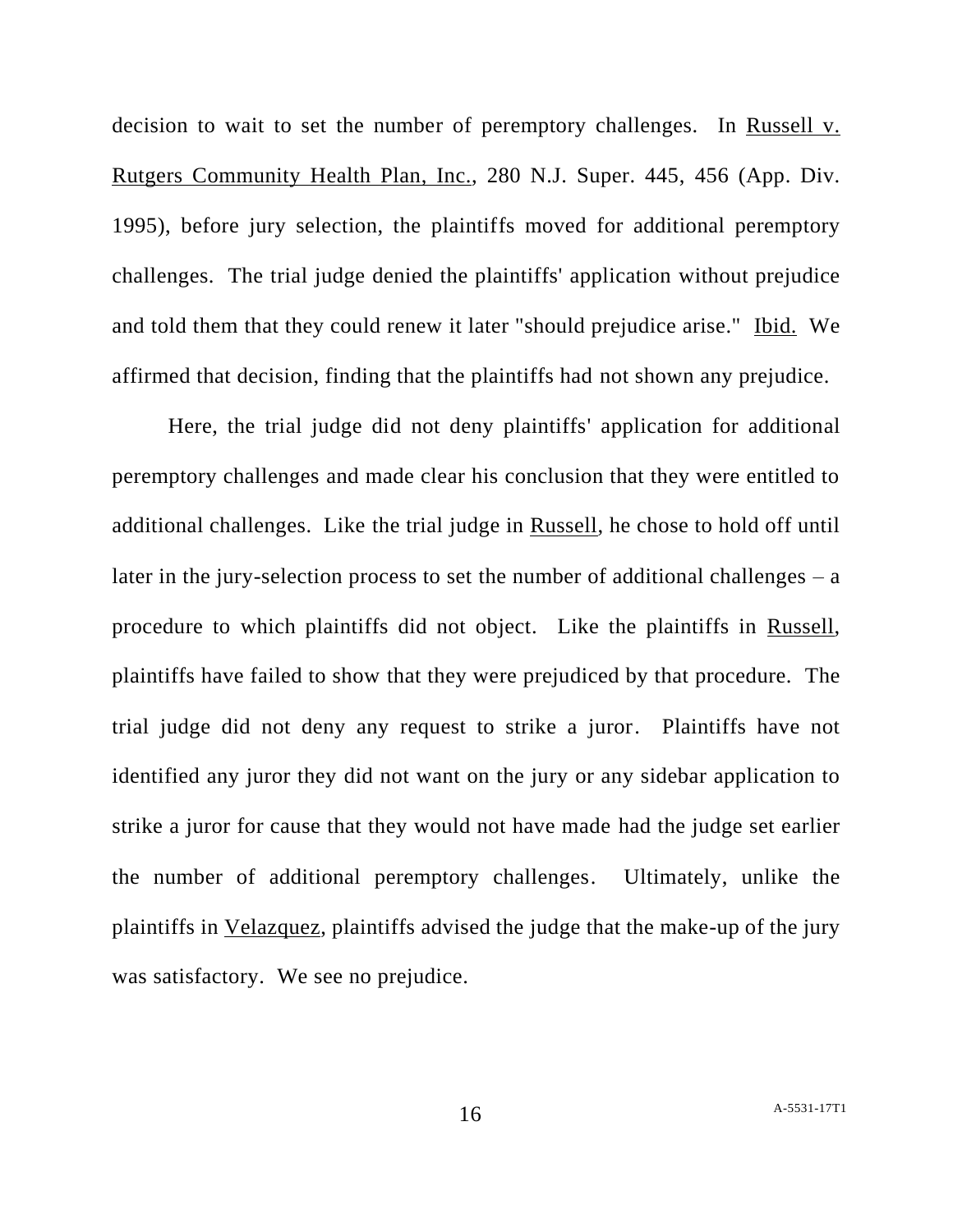With respect to juror number four's comments, the trial judge conducted the required "probing inquiry," questioning each juror as to what was heard and exploring whether the jurors could remain fair and impartial. See Scherzer, 301 N.J. Super. at 487-88. From that process, the trial judge was able to determine that the remaining jurors were not influenced by juror number four's comments and harbored no prejudice as to any party or counsel – such that plaintiffs' counsel did not ask that any other juror be excused. We see no error.

The trial judge acted within his discretion in questioning jurors in open court. Pellicer, 200 N.J. at 41. In her comment about Ocean Medical Center, the potential juror did not identify any doctors or nurses involved in her husband's care or provide any details regarding her husband's treatment. As the trial judge noted in denying plaintiffs' post-trial motion, potential jurors know that hospitals are in the business of trying to save people's lives. Before their deliberations, the judge instructed the jurors that "[y]our decision in the case must be based solely upon the evidence presented and my instructions on the law." The excused potential juror's single, isolated comment did not have the effect of tainting the jury and is not grounds for a new trial.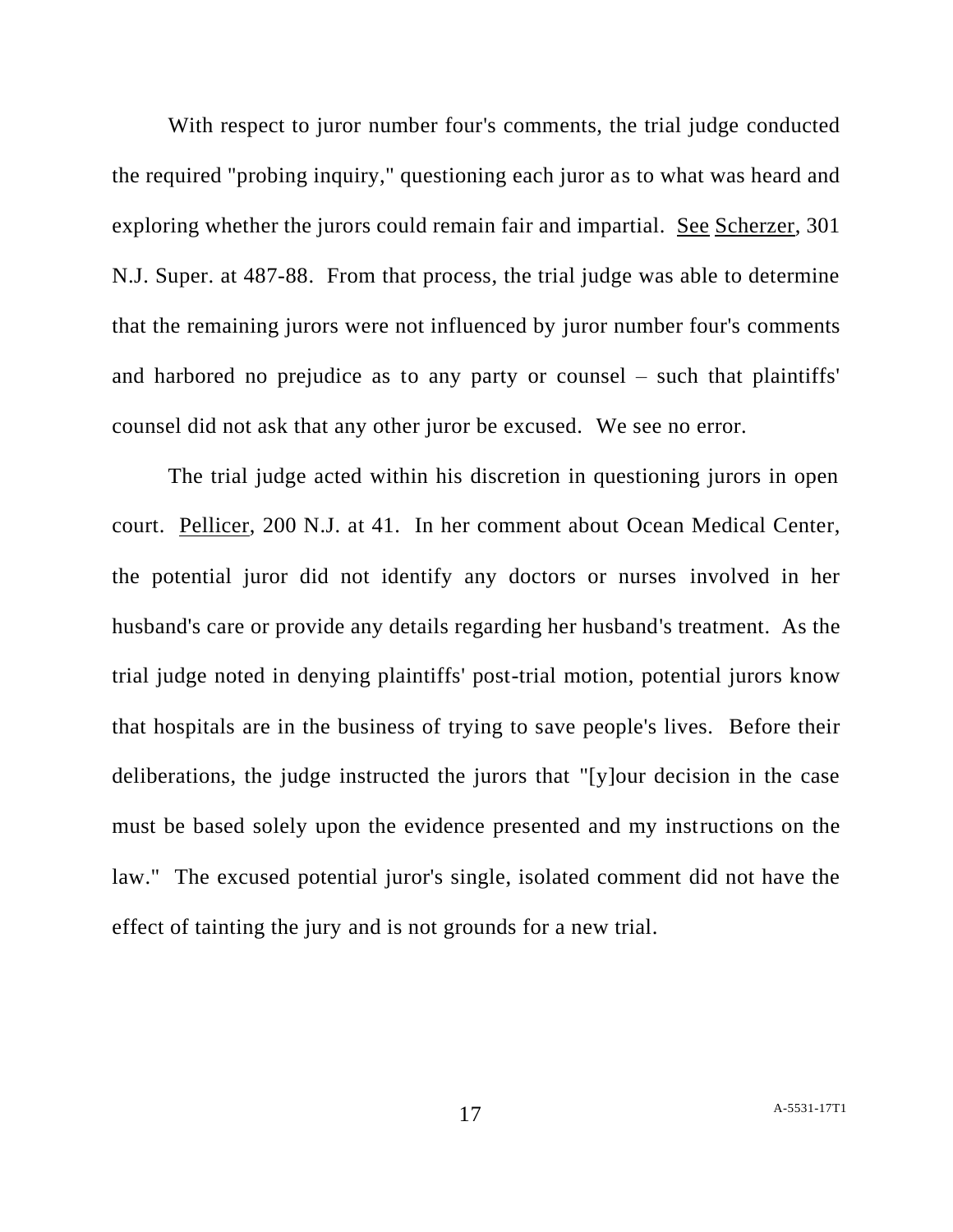B.

Plaintiffs appeal the trial judge's denial of their post-trial new-trial motion, which was based in part on the jury's failure to find that nurses Conroy and Lim and Dr. Parker deviated from the applicable standards of care.<sup>4</sup> They argue the judge's denial was against the weight of the evidence. We disagree.

"The standard of review on appeal from decisions on motions for a new trial is the same as that governing the trial judge – whether there was a miscarriage of justice under the law." Risko v. Thompson Muller Auto. Grp. Inc., 206 N.J. 506, 522 (2011); see also Hayes v. Delamotte, 231 N.J. 373, 386 (2018); R. 2:10-1. "[A] 'miscarriage of justice' can arise when there is a 'manifest lack of inherently credible evidence to support the finding,' when there has been an 'obvious overlooking or under-valuation of crucial evidence,' or when the case culminates in 'a clearly unjust result." Hayes, 231 N.J. at 386 (quoting Risko, 206 N.J. at 521-22).

<sup>&</sup>lt;sup>4</sup> Plaintiffs brief this argument only as to these three defendants but assert that they have not abandoned the argument as to the other defendants. That, however, was their last chance to raise it as to other defendants because "[a]n issue not briefed is deemed waived." W.H. Indus., Inc. v. Fundicao Balancins, Ltda, 397 N.J. Super. 455, 459 (App. Div. 2008). Accordingly, we consider this argument of their appeal only as to defendants Conroy, Lim, and Parker.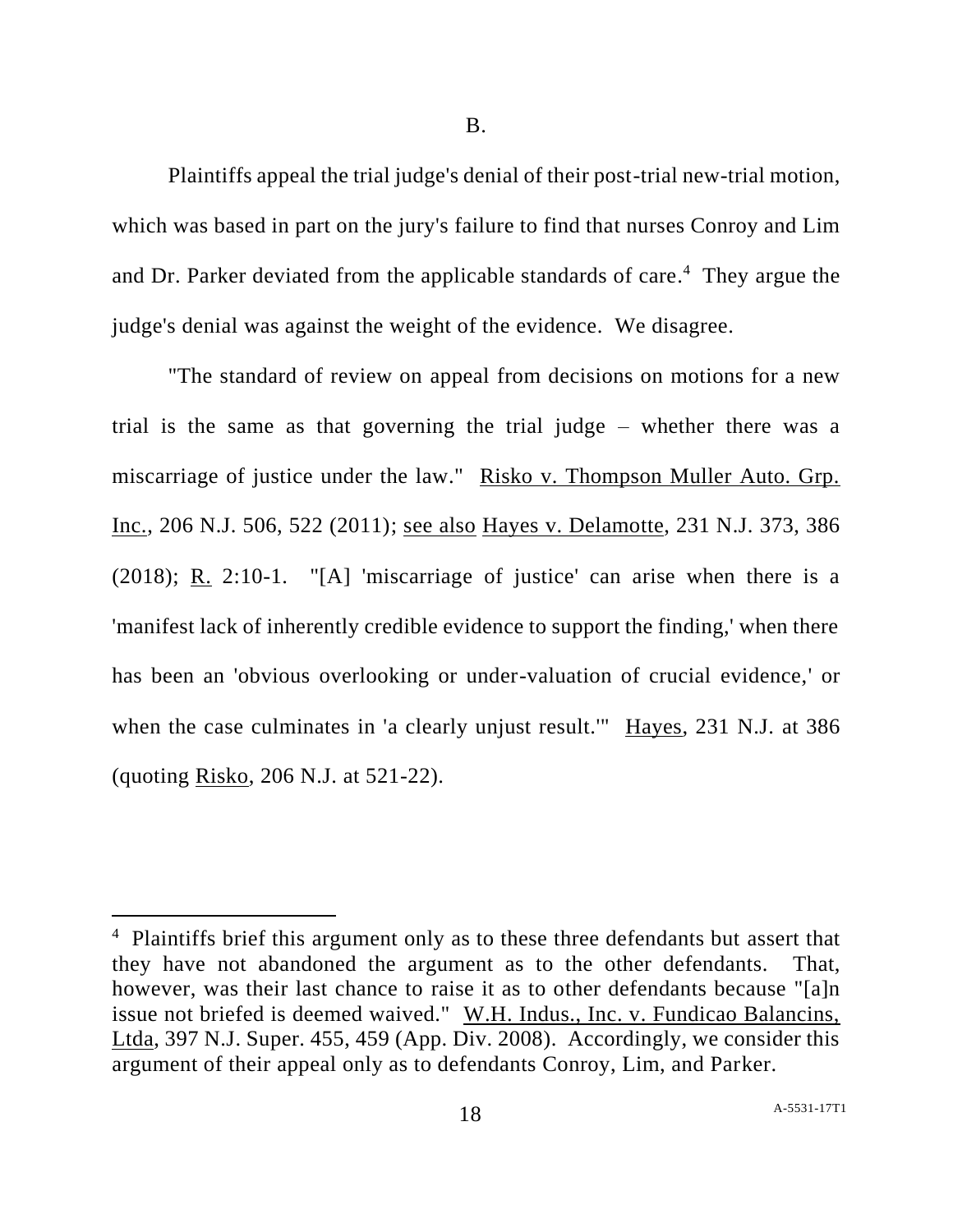A "jury verdict is entitled to considerable deference." Risko, 206 N.J. at 521. "On a motion for a new trial, all evidence supporting the verdict must be accepted as true, and all reasonable inferences must be drawn in favor of upholding the verdict." Boryszewski v. Burke, 380 N.J. Super. 361, 391 (App. Div. 2005); see also Dutton v. Rando, 458 N.J. Super. 213, 224 (App. Div. 2019). In an appeal of a decision on a motion for a new trial, we must give "due regard to the opportunity of the jury to pass upon the credibility of the witnesses," R. 4:49-1(a), and "'due deference' to the trial court's 'feel of the case.'" Risko, 206 N.J. at 522 (quoting Jastram v. Kruse, 197 N.J. 216, 230 (2008)).

To prevail in a medical malpractice action based on a deviation from the standard of care, a plaintiff must demonstrate that the medical professional deviated from an established standard of care. Newmark-Shortino v. Buna, 427 N.J. Super. 285, 304 (App. Div. 2012). Plaintiffs assert they proved a deviation as to defendants Conroy and Lim because they established those nurses had as a matter of law an absolute duty, based on standing order no. 48, to call a doctor when plaintiff's heart rate exceeded 120 beats per minute and that they failed in that duty by not calling a doctor when plaintiff's heart rate exceeded 120 beats per minute. They assert they proved a deviation as a matter of law as to Dr.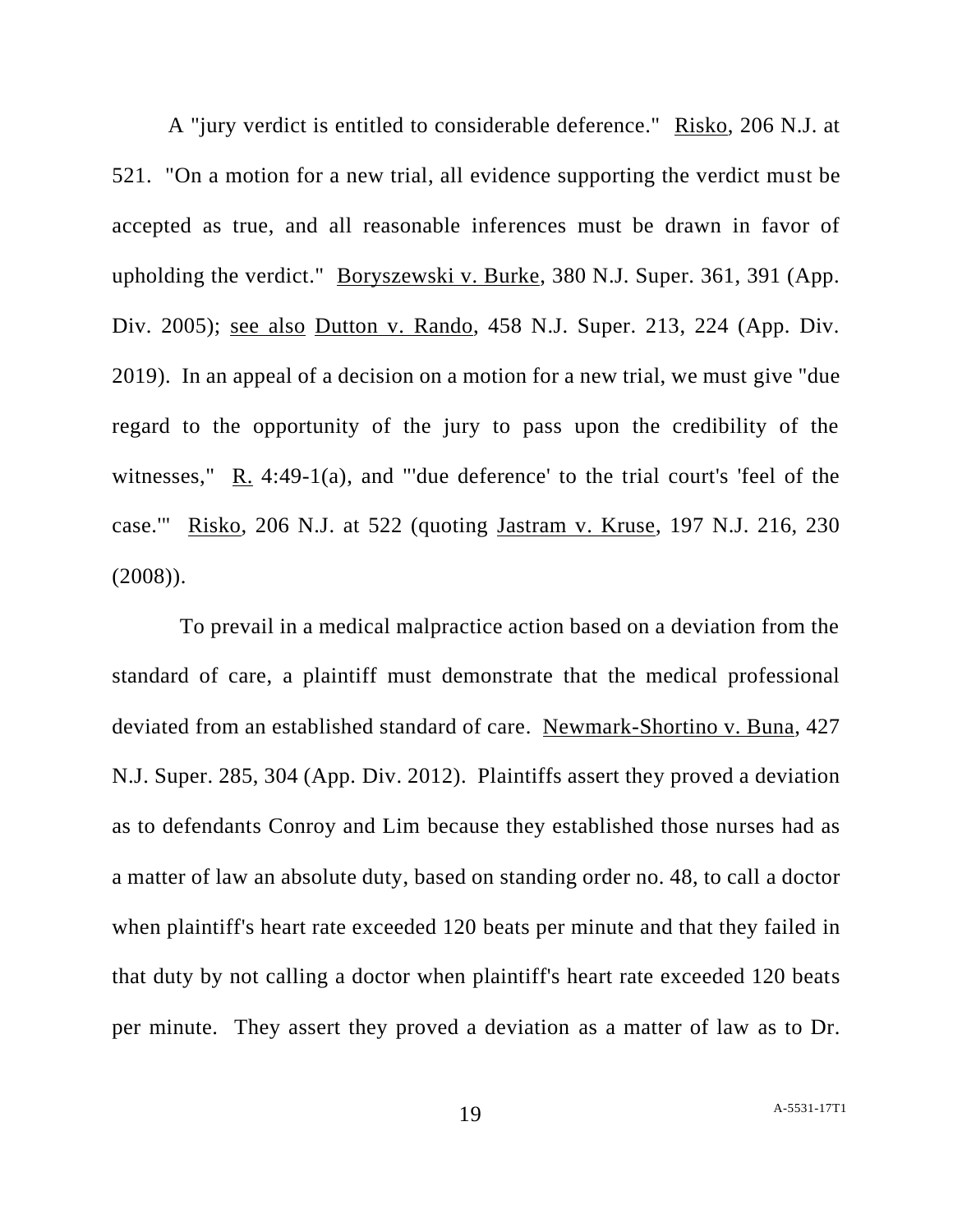Parker because he discharged plaintiff without taking any other action even though her white blood count was above normal at 22,000 per microliter of blood.

The theme of plaintiffs' case was that defendants failed to take certain actions when plaintiff's heart rate and white blood count exceeded a particular number. Defendants' theme was that "[y]ou don't just treat a patient's number, you treat the patient." The jury had before it evidence that supported defendants' theme, and it was free to accept that evidence. Evidence regarding a standard order or procedure may inform the jury as to the existence of a duty, but questions of fact as to the scope of that duty may remain. Tobia v. Cooper Hosp. Univ. Med. Ctr., 136 N.J. 335, 342 (1994). Defense witnesses testified that even with standing order no. 48, nurses consider other factors regarding a patient's condition before contacting a doctor because a single number – especially a number that could otherwise be explained – did not raise an alarm in a clinicallystable patient showing no other signs of infection or distress. Dr. Parker<sup>5</sup>

<sup>&</sup>lt;sup>5</sup> Without citation to the record, plaintiffs assert in their appellate brief that Dr. Parker made an "admission of a breach," "confirmed the nurses misled him," and "conceded" that "he did nothing but discharge his patient" and claimed defense medical expert Dr. Bruce Gingold testified that Dr. Parker had deviated from a standard of care by discharging plaintiff. Our review of the record does not reveal any such testimony by Dr. Parker or Dr. Gingold. Plaintiffs also rely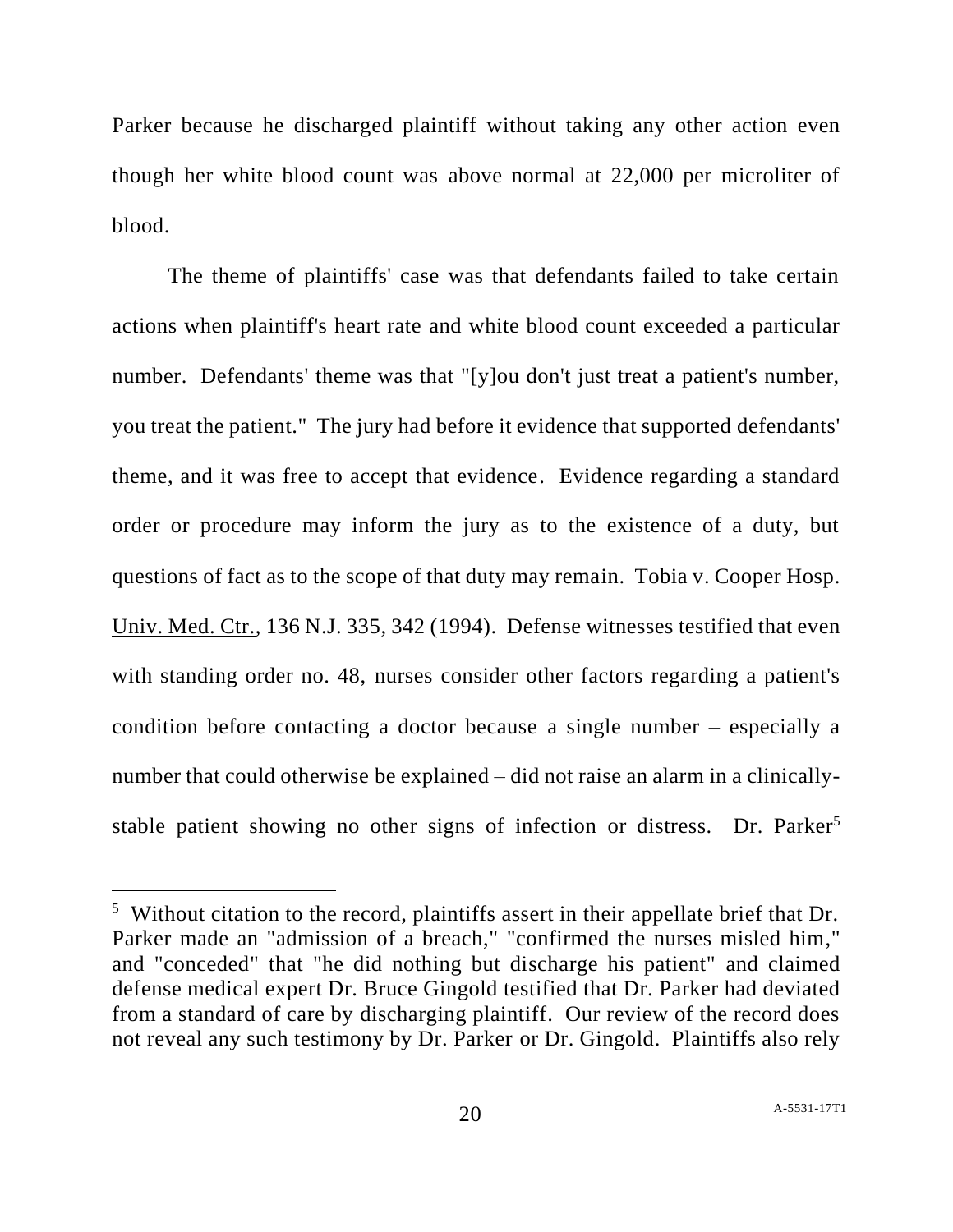acknowledged that he had discharged plaintiff with an elevated white blood count but disputed that he took no other action, noting that he: examined plaintiff; instructed her to contact him or his partners if she experienced any changes or had any fever, chills, nausea, vomiting, extended abdomen, or change in function of the ostomy; and ordered visiting nurses to see plaintiff at home.

Plaintiffs accuse the judge of treating them "hostilely" in their motion for a new trial because plaintiffs had failed to move for a directed verdict during trial. We see no hostile treatment by the judge, who correctly pointed out that plaintiffs had not moved during trial<sup>6</sup> for a directed verdict on the issue of defendants' deviations from a standard of care and had not objected to the jury interrogatories and charge regarding defendants' alleged deviations. To the contrary, the judge fairly noted that plaintiffs' decisions not to move for a directed verdict and not to object to the jury interrogatories or charge may have been part of plaintiffs' trial strategy. More important, in denying plaintiffs' motion, the judge reviewed the evidence presented and concluded that the jury

on a case, Cowley v. Virtua Health Sys., 456 N.J. Super. 278 (App. Div. 2018), which was reversed after plaintiffs submitted their appellate briefs, 242 N.J. 1 (2020).

<sup>6</sup> Submitting a pre-trial brief in anticipation of a motion for a directed verdict is not the same thing as actually making the motion during trial.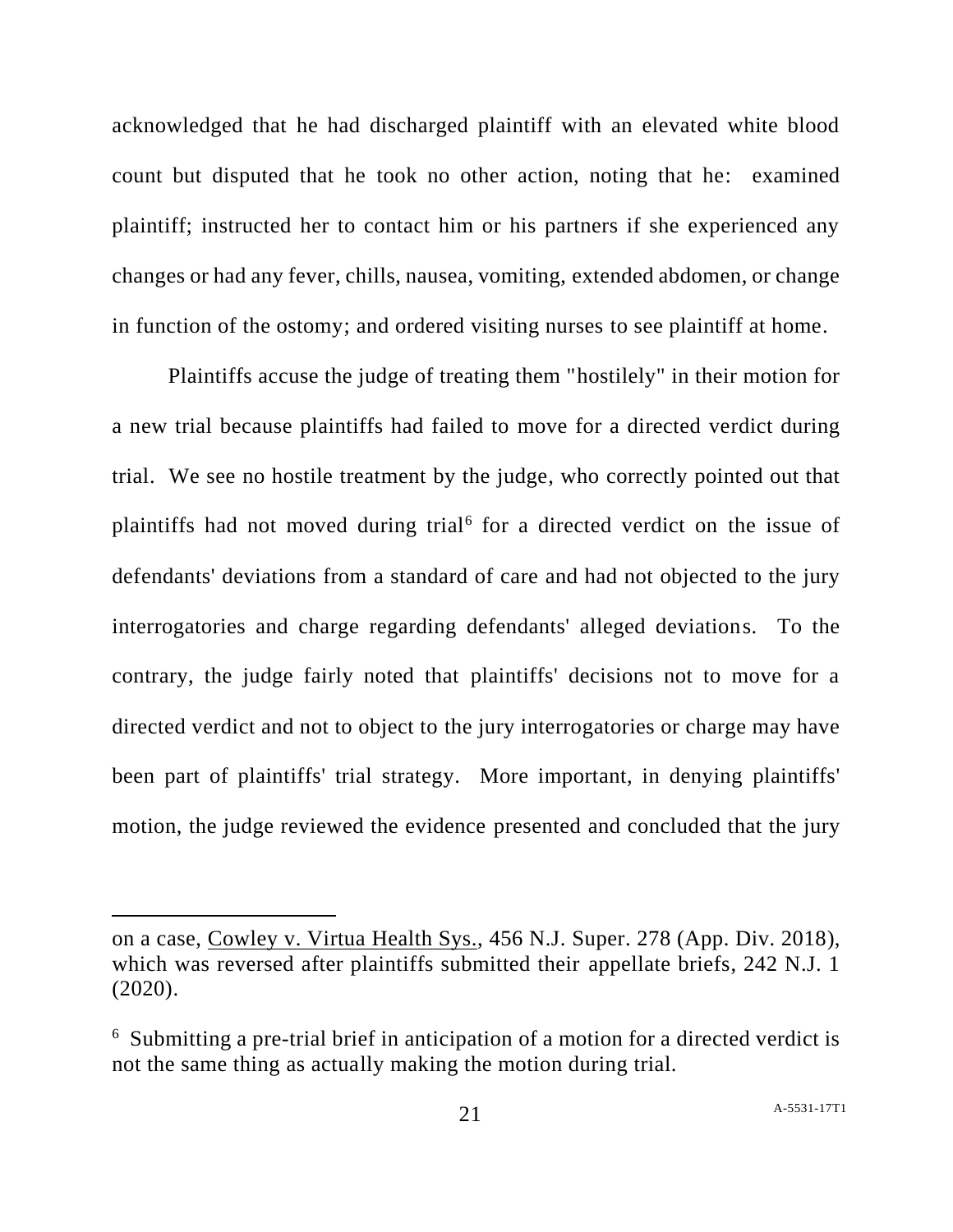had before it sufficient evidence to support the verdict rendered. We agree with the judge's analysis.

#### $C_{\cdot}$

Plaintiffs fault defense counsel for comments made during opening statements, arguing that those comments biased the jurors against plaintiff. We see no undue prejudice from counsels' comments, and any prejudice was cured by appropriate instructions given by the judge.

Two lawyers commented in their opening statements on plaintiff's presurgery decision to hold off getting a recommended CT scan until after a visit with her parents.<sup>7</sup> One of those lawyers stated, "[t]his case is all about responsibility, Dr. Parker has taken his responsibility, but it's a two-way street . . . . Patients have a responsibility also." Plaintiffs' counsel objected to that comment. The judge asked him what remedy he was seeking and if he was seeking a mistrial. He told the judge that he was not moving for a mistrial but was asking the judge to issue a curative instruction. The judge granted that request and told counsel he would give a curative instruction clarifying that any reference to plaintiff having a responsibility related only to her June 6, 2013

<sup>7</sup> Plaintiffs' complain that defense counsel "strategically blamed" plaintiff throughout the trial. They fail to support that assertion with citations to the record. Without citations to the record, we cannot consider that broad allegation.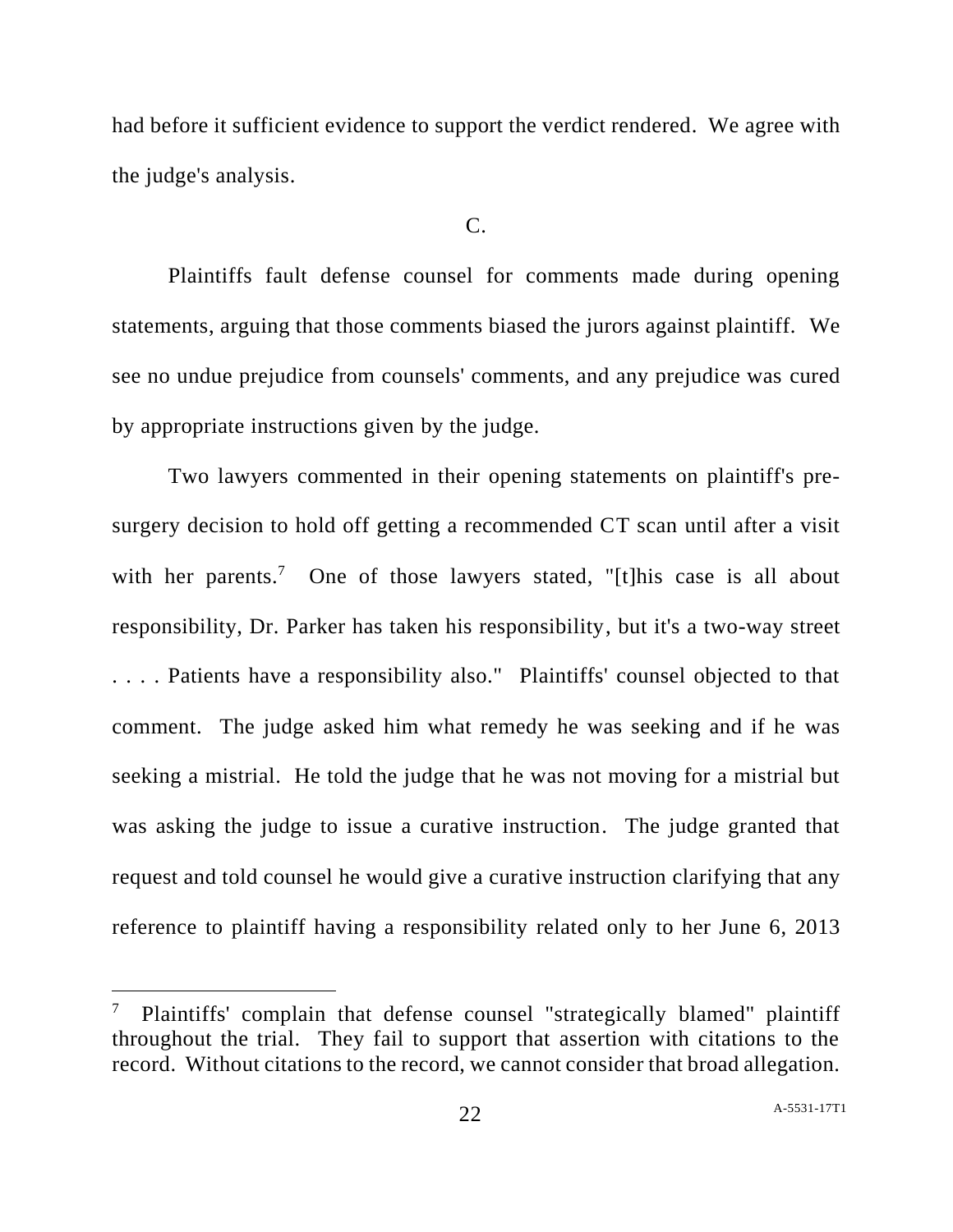decision not to go immediately to the emergency room or the doctors' office. Counsel did not object to the proposed instruction and did not object after the judge gave the instruction.

Plaintiffs accuse another attorney of inflaming the jury by stating that plaintiffs' counsel:

> has a job to do because he has to figure out how to blame a whole lot of people for a decision that only one person made. Because he's already settled with the person that made that decision. So now in order to ensnare other people into that decision, he's going to have to work pretty hard.

Plaintiffs' counsel objected to that comment and asked for a curative instruction

that the jurors were not to speculate as to the reason for the settlement with Dr.

Parker, plaintiffs had always maintained that the defendant nurses were

negligent, and the jury was to disregard any comment about plaintiffs' changing

their position. The judge instructed the jurors to focus on the evidence:

Sometimes people will say things that they probably shouldn't have and, . . . your job is to listen to the evidence, and that's going to start right now.

Any comments made by the attorneys or questions that they shouldn't have asked or comments that they threw in that were just simply gratuitous I'm going to ask you to overlook. Focus on the evidence, focus on the answers that the witness[es] provide you . . . . Focus on the evidence, try to keep the distractions at bay.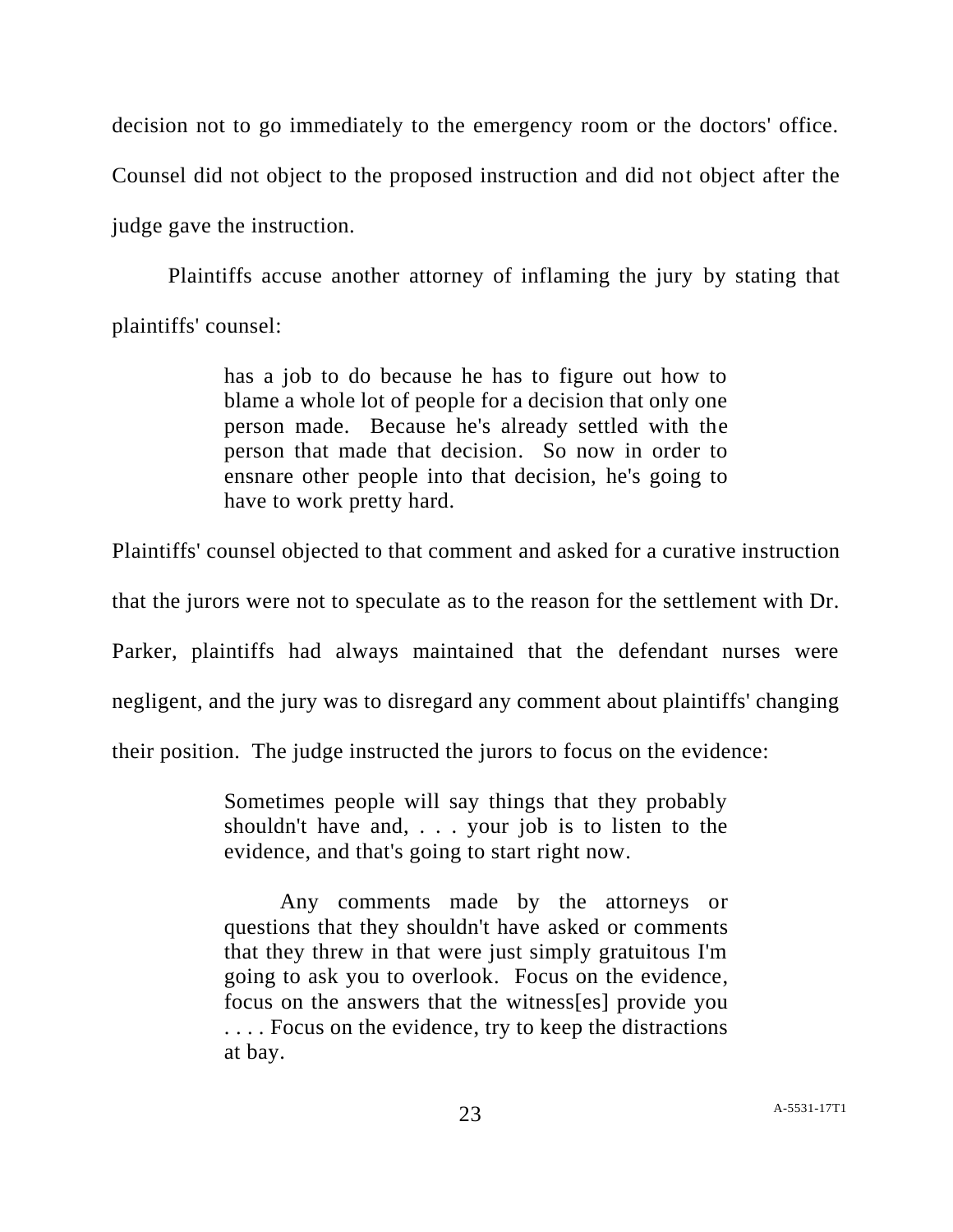Denying plaintiffs' post-trial motion for a new trial based on this issue, the judge explained that he gave a more general instruction than the specific instruction requested by plaintiffs' counsel because he "felt that repeating something that should not have been said the first time would only be ringing the bell twice" and "felt that it was best . . . not to underline an issue that they've heard, but to tell them you've heard some noise. Disregard it. I want you to focus on the evidence."

Plaintiffs also complain on appeal about comments to which they did not object at trial. See State v. Timmendequas, 161 N.J. 515, 576 (1999) (finding that "[f]ailure to make a timely objection indicates that defense counsel did not believe the remarks were prejudicial at the time they were made" and "deprives the court of the opportunity to take curative action"); see also Jackowitz v. Lang, 408 N.J. Super. 495, 505 (App. Div. 2009) (applying plain-error standard when party failed to object during trial). One defense counsel said in his opening statement that the jurors may someday be litigants and that if they decide this case without sympathy, they will have more confidence in having a jury of their peers. They did not object at trial but later, in their post-trial and now, plaintiffs characterize that comment as an improper invocation of the "golden rule." Another counsel discussed a nurse's ability to use her judgment in monitoring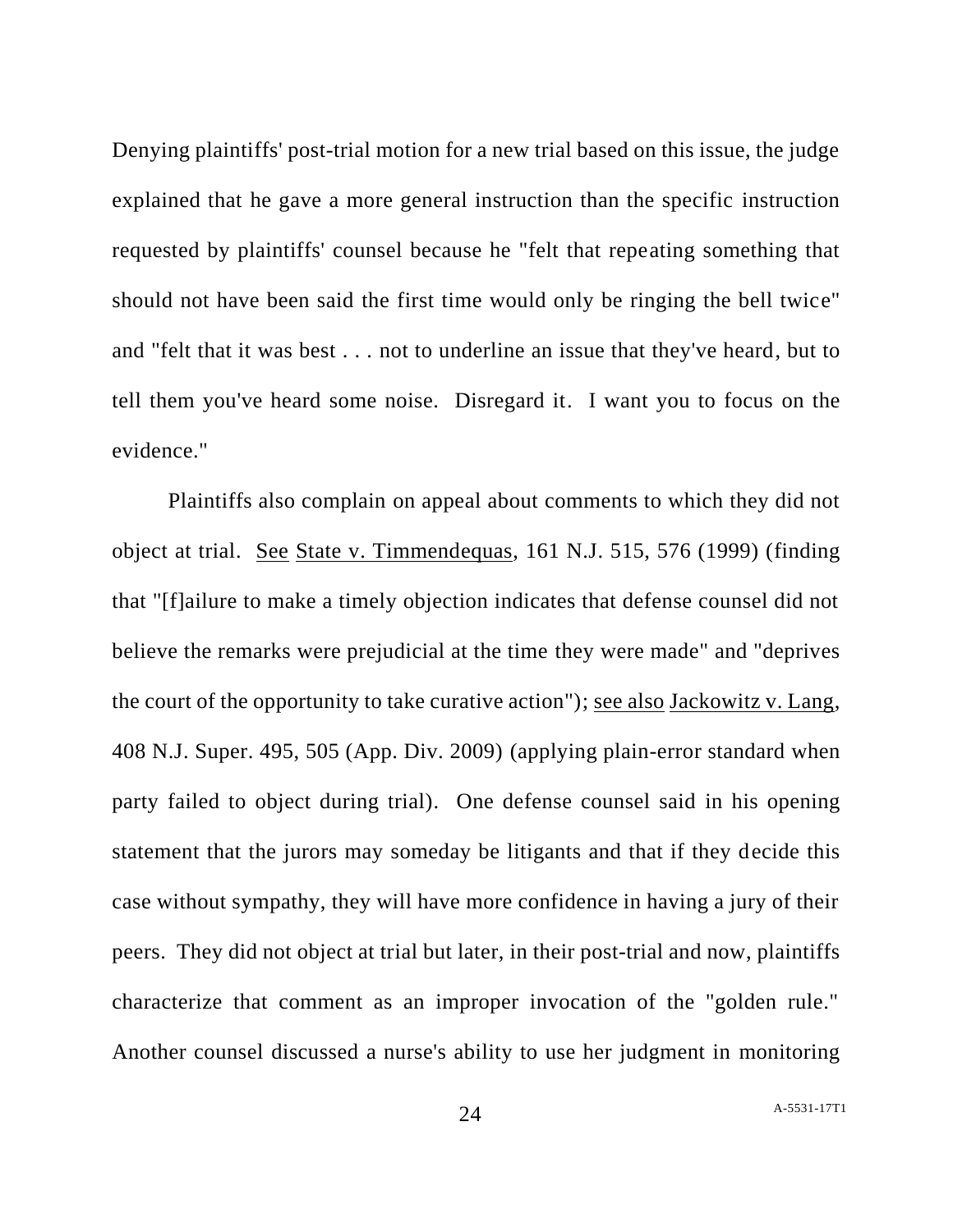and communicating with doctors about a patient's condition. Again, plaintiffs did not object at trial and did not criticize those comments as being contrary to a ruling by the court that nursing judgment did not apply and as being part of a pattern of attempts to bias the jury until they filed their post-trial motion and this appeal.

The purpose of an opening statement is to "inform the jury in a general way of the nature of the action and the basic factual hypothesis projected, so that they may be better prepared to understand the evidence." Farkas v. Bd. of Chosen Freeholders, 49 N.J. Super. 363, 367-68 (App. Div. 1958); see also Amaru v. Stratton, 209 N.J. Super. 1, 15 (App. Div. 1985). In an opening statement, saying something a lawyer knows cannot be proven or is legally inadmissible or "derisive . . . about parties, their counsel, or their witnesses" is improper. Szczecina v. PV Holding Corp., 414 N.J. Super. 173, 178 (App. Div. 2010). A trial judge has broad discretion in affording a remedy for unduly prejudicial comments made during an opening statement, including granting a motion for a mistrial, giving curative instructions, or taking other curative action. Amaru, 209 N.J. Super. at 15. We do not disturb those curative efforts absent an abuse of discretion. Ibid. "Fleeting comments, even if improper, may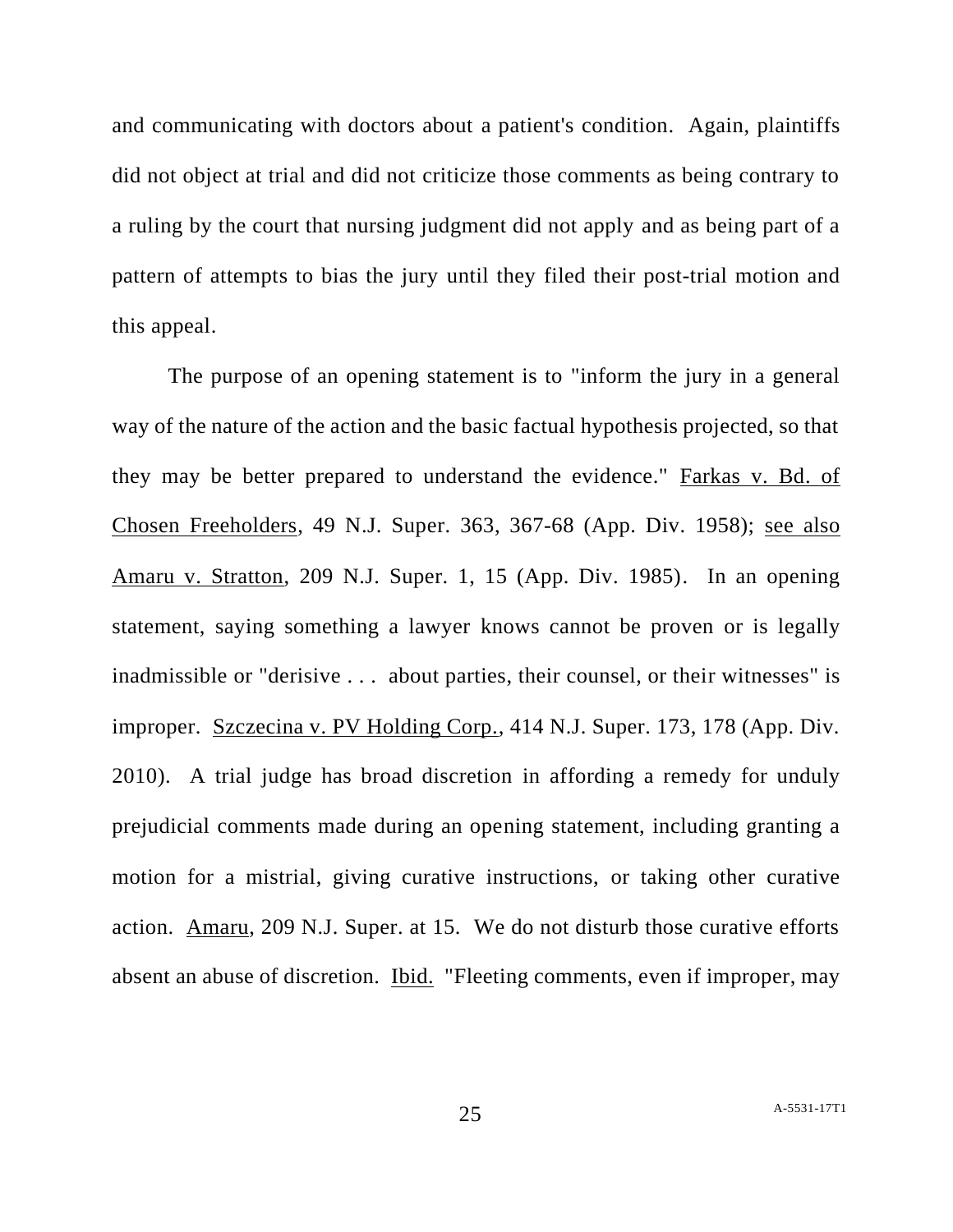not warrant a new trial, particularly when the verdict is fair." Jackowitz, 408 N.J. Super. at 505.

A lawyer invokes the golden rule when he argues to a jury that "you should do unto others as you would wish them to do unto you . . . . " Geler v. Akawie, 358 N.J. Super. 437, 464 (App. Div. 2003). That argument is improper because it suggests to jurors that they should decide the case based on their personal interest and bias instead of the evidence. Id. at 464-65. By encouraging jurors to decide the case without sympathy, counsel was not asking jurors to place themselves in defendants' positions or to decide the case based on their personal interests and, thus, did not invoke the golden rule. Counsel's comment about a nurse using her judgment fits with defendants' theme that a medical professional treats the entire patient and not a single number and constitutes fair comment on the anticipated presentation of evidence, not an improper attempt at bias.

The other comments made by defense counsel in their openings did not rise to the level of derision or knowing wrongdoing that drew our rebuke in Szczecina, 414 N.J. Super. 173. Moreover, the curative instructions given by the judge were appropriate, fair, and sufficient to address any concerns. We see no abuse of discretion.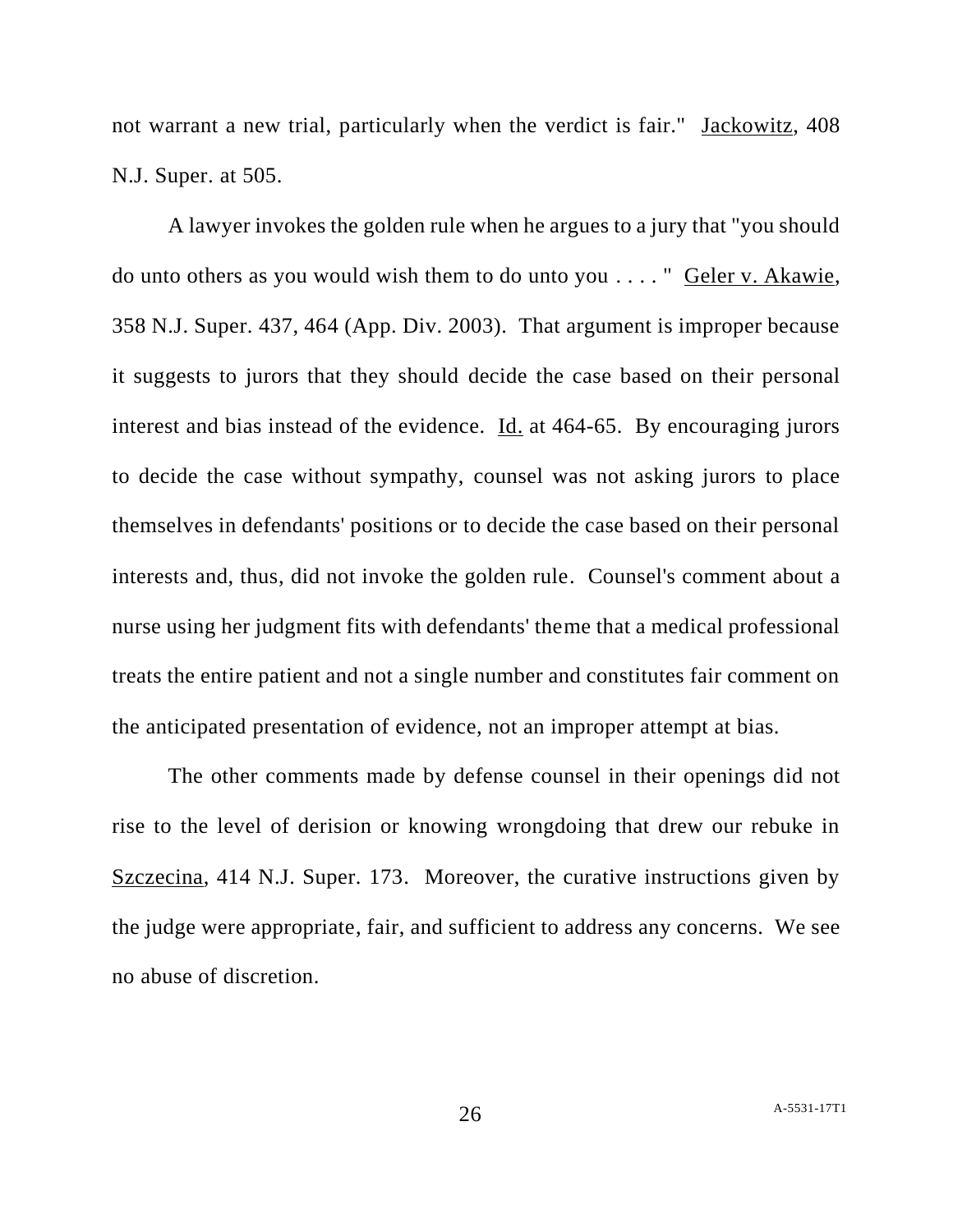D.

Plaintiffs argue that the judge erred by improperly limiting the direct examination of their standard-of-care expert, Dr. Richard Goldstein, and their cross-examination of defendant Dr. Lake and by denying their motion to re-open the case to recall Dr. Goldstein. We disagree.

We defer to a trial judge's evidentiary rulings absent an abuse of discretion. State v. Nantambu, 221 N.J. 390, 402 (2015); see also Ehrlich v. Sorokin, 451 N.J. Super. 119, 128 (App. Div. 2017). That standard applies to decisions about the testimony of expert witnesses, see Townsend v. Pierre, 221 N.J. 36, 52 (2015), and treating physicians, see Delvecchio v. Twp. of Bridgewater, 224 N.J. 559, 581 (2016). We reverse a trial judge's decision regarding cross-examination only when "clear error and prejudice" have been shown. State v. Gaikwad, 349 N.J. Super. 62, 86-87 (App. Div. 2002). We review a motion to reopen a case under an abuse-of-discretion standard. Tomney v. Ebeling, 105 N.J. Super. 66, 70 (App. Div. 1969).

A judge may preclude expert testimony "on a subject not covered in the written reports furnished by an adversary." Congiusti v. Ingersoll-Rand Co., 306 N.J. Super. 126, 131 (App. Div. 1997). A party may avoid preclusion of expert testimony not contained in a written report if the party can demonstrate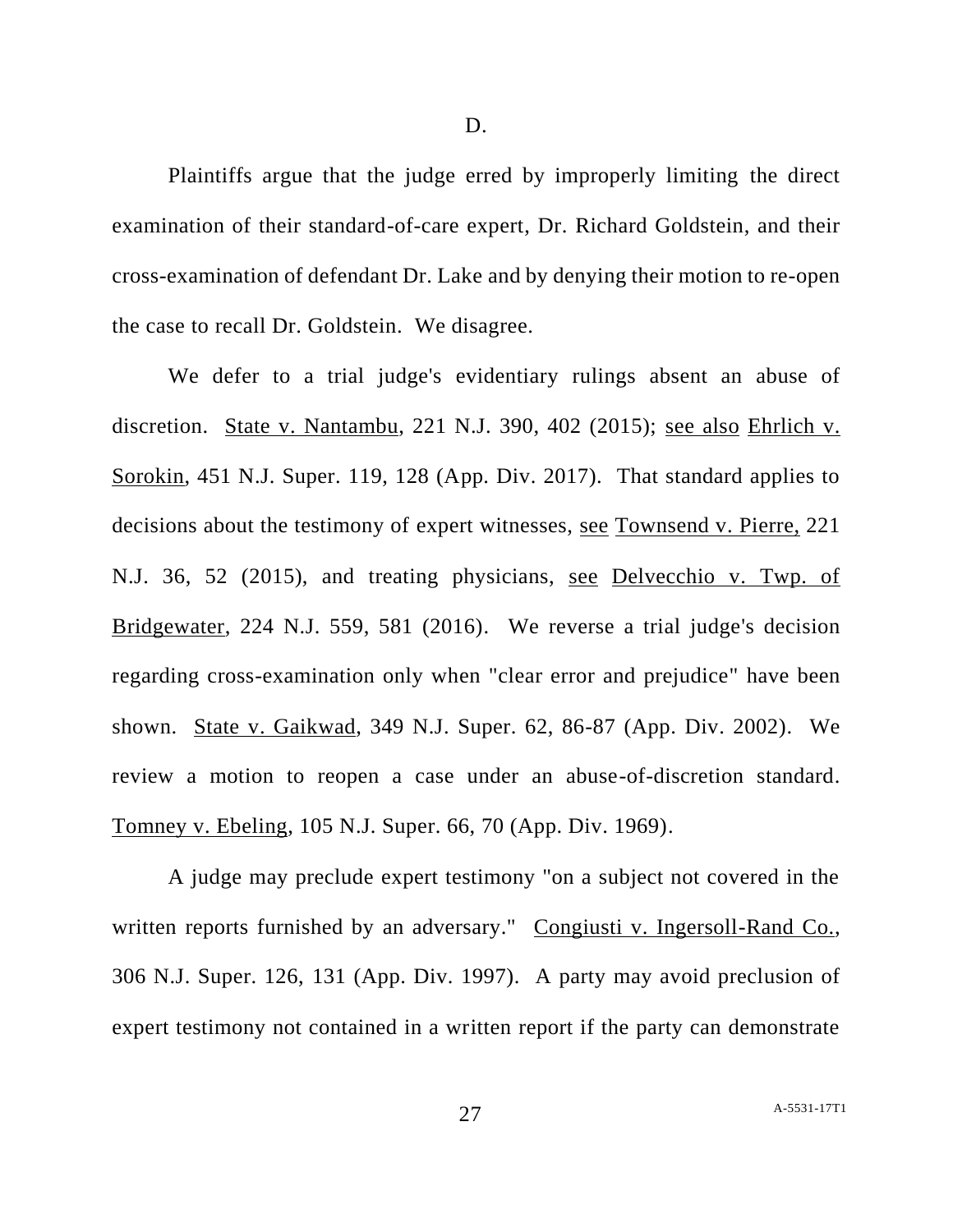"(1) the absence of a design to mislead, (2) absence of the element of surprise if the evidence is admitted, and (3) absence of prejudice which would result from the admission of the evidence." Westphal v. Guarino, 163 N.J. Super. 139, 145- 46 (App. Div.), aff'd o.b., 78 N.J. 308 (1978); see also Conrad v. Robbi, 341 N.J. Super. 424, 441 (App. Div. 2001).

Plaintiffs assert that Dr. Goldstein was not permitted to testify that a standard of care required Dr. Lin to investigate the cause of plaintiff's increased white blood count "by doing something, which included, but was not limited to, ordering a CT scan." Defendants argue that plaintiffs attempted improperly to add at trial new opinions about Dr. Lin that went beyond the opinions contained in Dr. Goldstein's reports and his discovery-deposition testimony.

In his first report Dr. Goldstein opined that "Dr. Lin deviated from the standard of care by not investigating the source of [plaintiff's elevated white blood count] on May 30, 2013" and that "[t]his investigation would have been a CT scan of the abdomen." He did not impose any other standard of care or investigative effort with respect to Dr. Lin. In his first supplemental report, Dr. Goldstein stated that the "rise in [white blood count] should have been a subject of great concern, along with the non-resolving tachypnea and tachycardia." But he did not opine that the standard of care required him to investigate the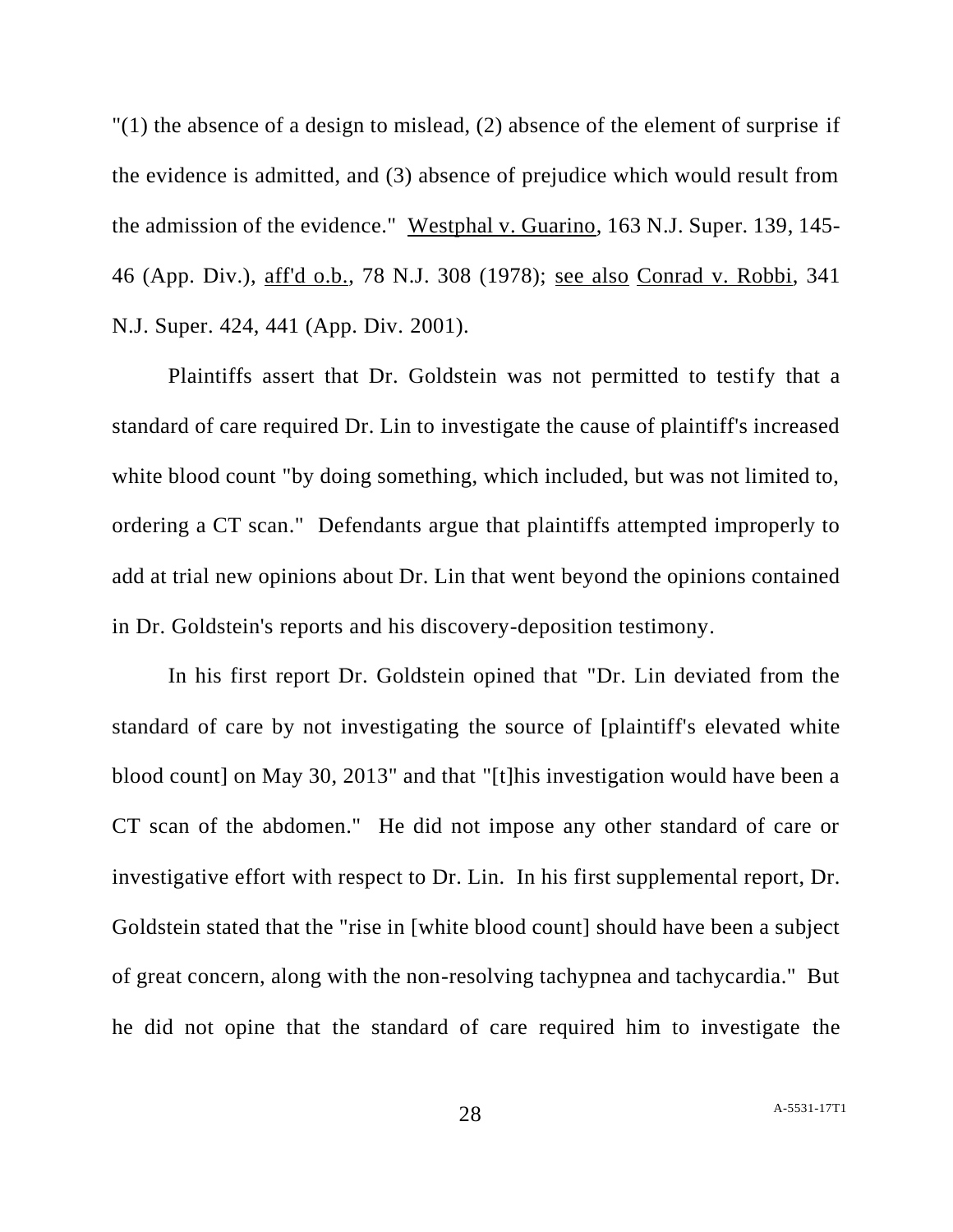tachypnea or tachycardia and did not name any other investigative action Dr. Lin should have taken. During his discovery deposition, Dr. Goldstein stated for the first time that the "first test that should have been done [by Dr. Lin] was a urinalysis and a chest x-ray." He explained that "[i]t's much more common for a postoperative patient to have a urinary infection or to have pneumonia than it is to have an anastomotic leak. These are routine things." He stated that he was not criticizing Dr. Lin for failing to order a urinalysis or x-ray and acknowledged that an x-ray or urinalysis would have shown nothing because plaintiff did not have pneumonia or a urinary tract infection. He expressly confirmed that his criticism of Dr. Lin was that he had failed to order a CT scan of the abdomen given the increase in plaintiff's white blood count.

At trial, counsel for Dr. Lin objected when Dr. Goldstein opined that Dr. Lin should have been concerned not only by plaintiff's elevated white blood count but also by her elevated heart rate. At sidebar, the judge conducted with counsel an extensive review of Dr. Goldstein's reports and deposition testimony and correctly concluded that Dr. Goldstein had never opined previously that a standard of care concerning plaintiff's tachycardia and tachypnea applied to Dr. Lin and that the applicable standard of care was based on the elevated white blood count. He held that "[h]e's already testified that it's an area of concern. I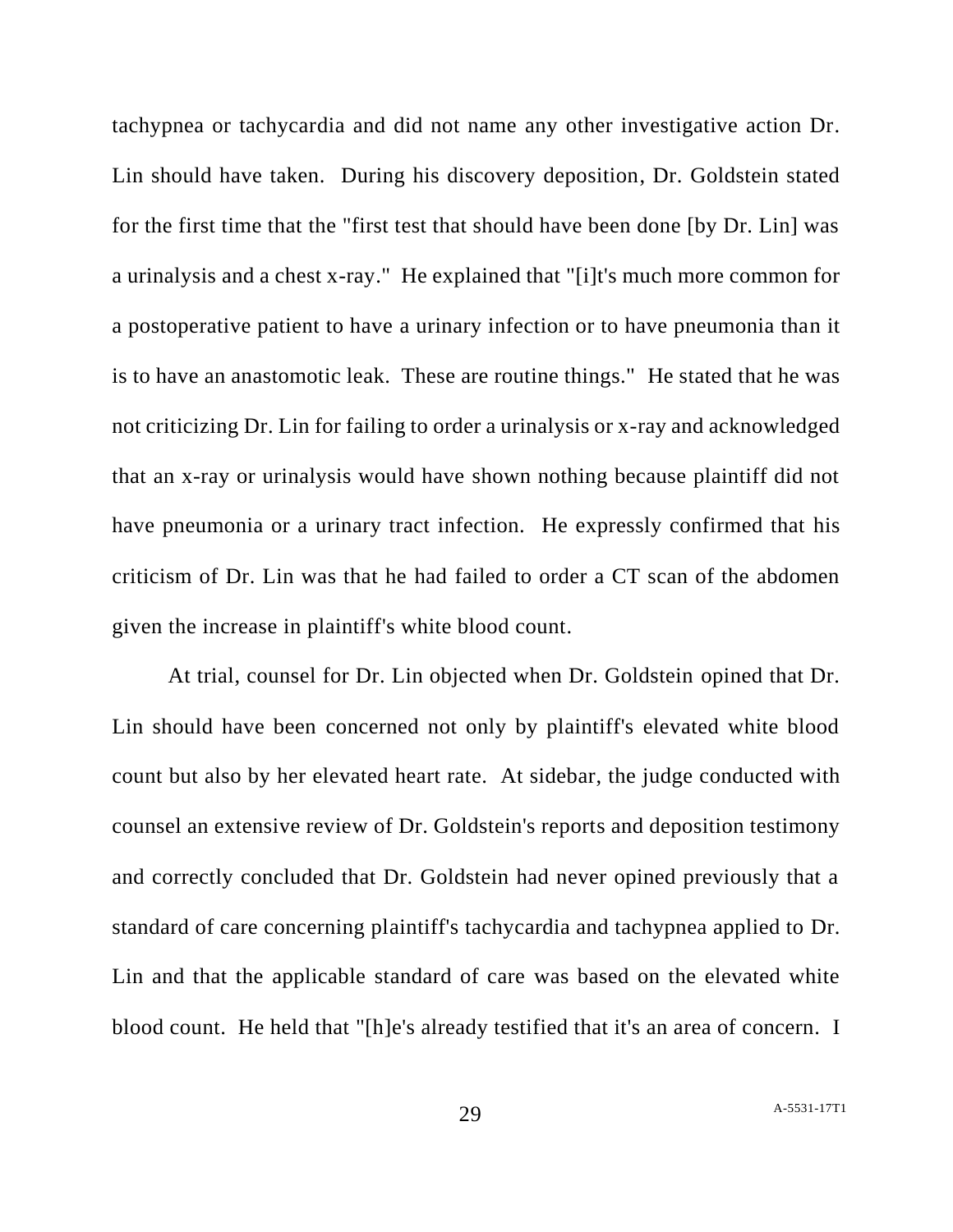think we ought to leave it where it is. I'm not going to allow him . . . to indicate that it's a deviation from the standard of care not to notice the tachycardia and the tachypnea." Plaintiff's counsel responded by stating that he was "[n]ot going there."

The judge and counsel then discussed whether Dr. Goldstein could testify that Dr. Lin had deviated from the standard of care by failing to order a urinalysis or x-ray. The judge expressed concern that Dr. Goldstein would "suggest to the jury that Dr. Lin could have done a million things, and then not criticizing that inaction as being a deviation of standard of care." The judge asked Dr. Goldstein, "[w]hat do you do in order to find a leaking anastomosis?," and he responded, "[t]he most common way in which it's done is with a [CT] scan." The judge correctly concluded that the failure to order the CT scan was the deviation from the standard of care identified by Dr. Goldstein before trial.

The judge properly limited Dr. Goldstein's testimony and denied plaintiffs' motion to re-open their case. The only standard-of-care opinion Dr. Goldstein actually rendered before trial about Dr. Lin was that he should have investigated plaintiff's elevated white blood count. The only deviation he actually identified was the failure to order the CT scan. In his deposition, he expressly stated that he was not criticizing Dr. Lin for not ordering an x-ray or urinalysis, tests that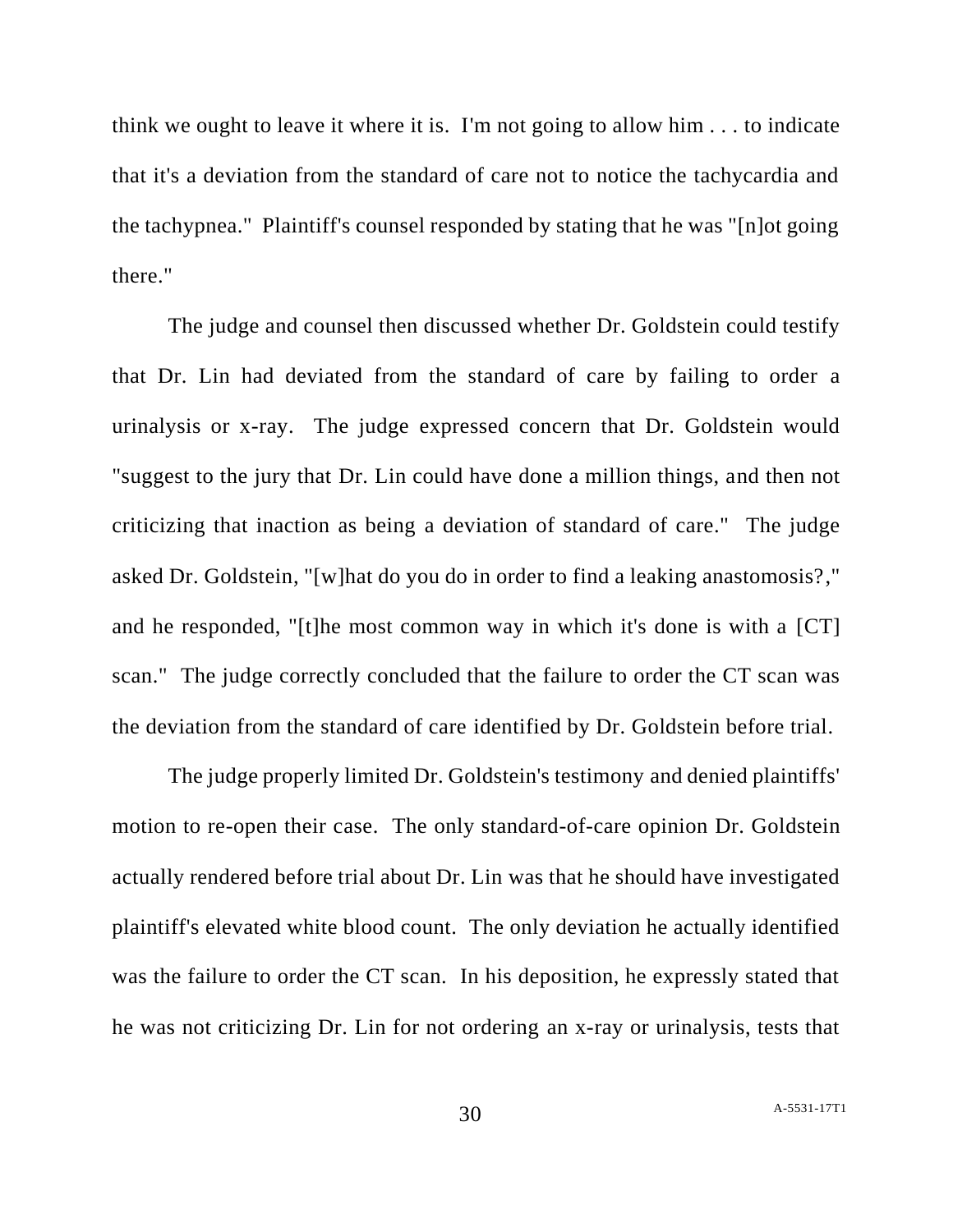would have revealed nothing about the bowel leak. Defendants reasonably would have been surprised by and prejudiced by the addition of a new standard of care and new deviations at trial.

Plaintiffs argue on appeal that they "attempted to cross-examine Dr. Lake as to his opinions, but the trial court would not permit the inquiry." Dr. Lake's counsel objected when plaintiffs' counsel asked Dr. Lake if he could "log onto a computer in your office and actually see [plaintiff's] chart from Ocean Medical Center?" In a sidebar discussion with counsel, the judge noted that plaintiffs had not alleged that Dr. Lake had deviated from a standard of care by not reviewing plaintiff's hospital chart when he spoke with her by telephone after her discharge. Plaintiffs' counsel stated that he wanted to ask Dr. Lake, "[d]oesn't the standard of care require you to see what her condition was at discharge?" The judge declined to allow that question because "[t]here's no standard of care that requires him to do that" but allowed counsel to "ask him what he did, and you can ask him did he have the ability to do that, but that's the end of it." Dr. Lake testified that he had access to the hospital chart from his office and that he did not access it.

"The testimony of a treating physician is subject to an important limitation. Unless the treating physician is retained and designated as an expert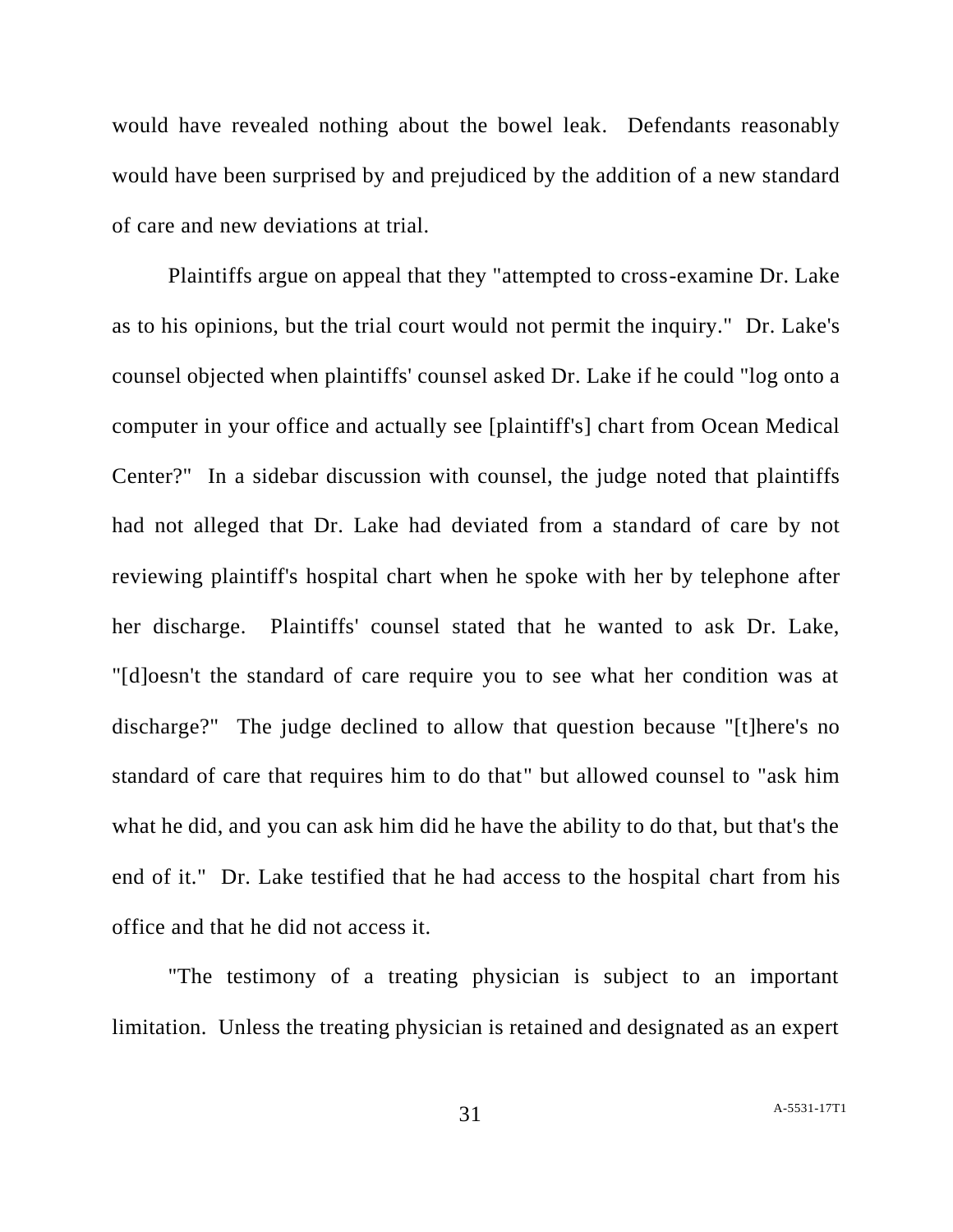witness, his or her testimony is limited to issues relevant to the diagnosis and treatment of the individual patient." Delvecchio, 224 N.J. at 579; see also Stigliano v. Connaught Lab., Inc., 140 N.J. 305, 314 (1995).

The judge correctly rejected plaintiffs' attempt to elicit testimony from Dr. Lake establishing a new standard of care or deviation that required him to review plaintiff's hospital chart when plaintiff called his office about her pain medication. Plaintiffs had not alleged or established that standard of care or deviation before trial through their experts or even through prior testimony of Dr. Lake. Asking Dr. Lake whether the standard of care required him to "see what her condition was at discharge" before speaking to her was not an attempt to elicit proof of an alleged deviation, see, e.g., Lanzet v. Greenberg, 126 N.J. 168, 191 (1991), but was an attempt to impose a new standard of care or deviation on Dr. Lake, who reasonably would have been surprised and prejudiced by the addition of that new standard of care or deviation at trial.

Plaintiffs argue for the first time in their appellate reply brief that the judge should have permitted them to establish through defendant Dr. Lake's testimony standard-of-care opinions, which plaintiffs' experts did not make, that would have "impeached" Dr. Parker and Dr. Lin. Plaintiffs do not identify what those impeaching standard-of-care opinions would have been. They do not cite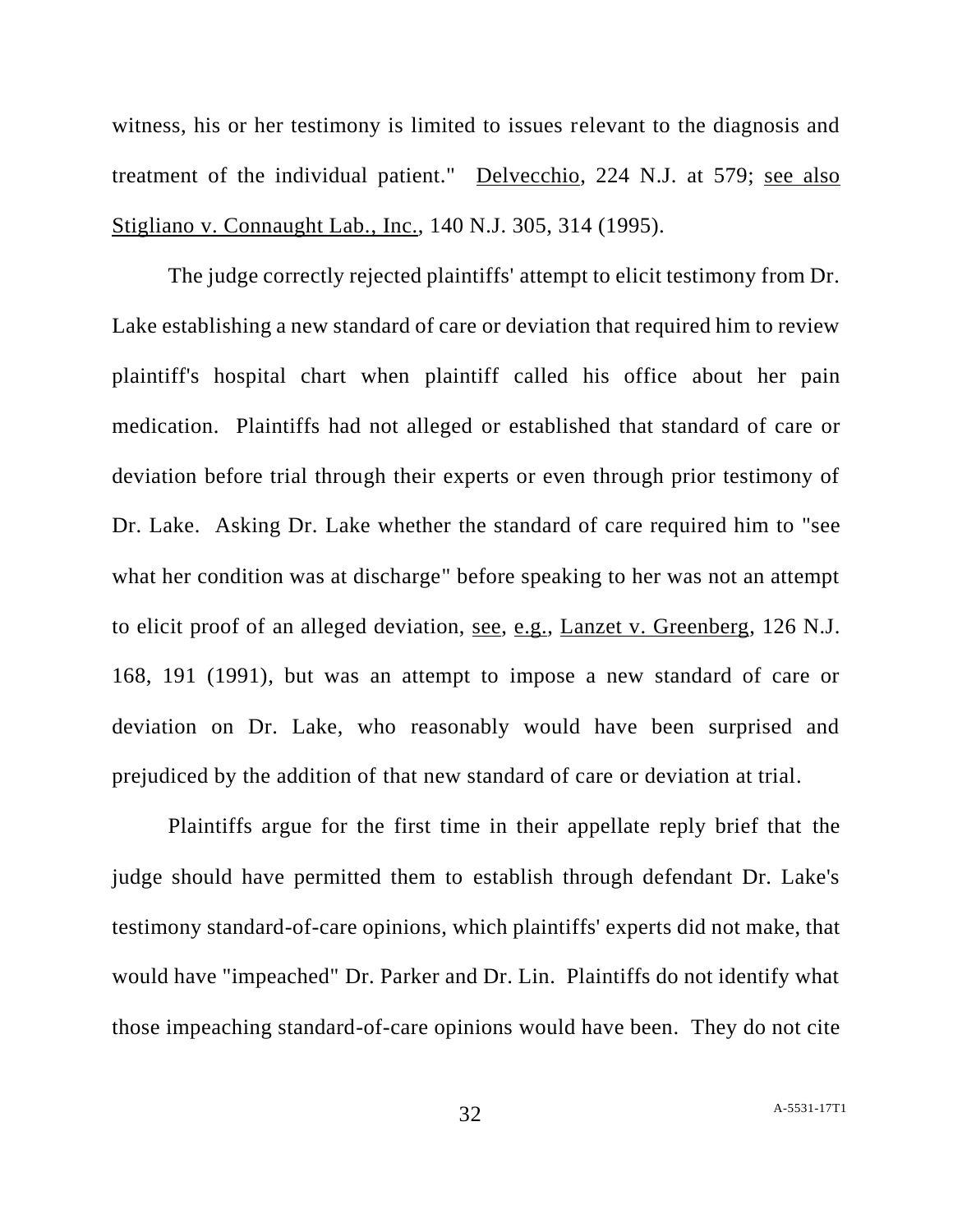to any provision in the record where they sought to cross-examine Dr. Lake regarding the standards of care applicable to Drs. Parker or Lin or where the judge prevented them from doing so. They did not make that argument at trial or in their initial appellate brief. See N.J. Div. of Youth and Fam. Servs. v. M.C. III, 201 N.J. 328, 339 (2010) (finding that "issues not raised below will ordinarily not be considered on appeal unless they are jurisdictional in nature or substantially implicate the public interest"); Borough of Berlin v. Remington & Vernick Eng'rs, 337 N.J. Super. 590, 596 (App. Div. 2001) (declining to decide issue raised improperly for the first time in appellate reply brief). We decline to consider this argument.

### E.

Plaintiffs argue that the judge erred in "merging the vicarious liability charge with the settling defendant charge" and in its charge and juror interrogatories regarding Dr. Lake. We disagree.

In an appeal challenging a jury charge, we "must examine the charge as a whole, rather than focus on individual errors in isolation." Viscik v. Fowler Equip. Co., 173 N.J. 1, 18 (2002). We consider "whether an erroneous charge may have affected the trial's result." Washington v. Perez, 219 N.J. 338, 351 (2014). We generally do not reverse based on an erroneous jury charge if it was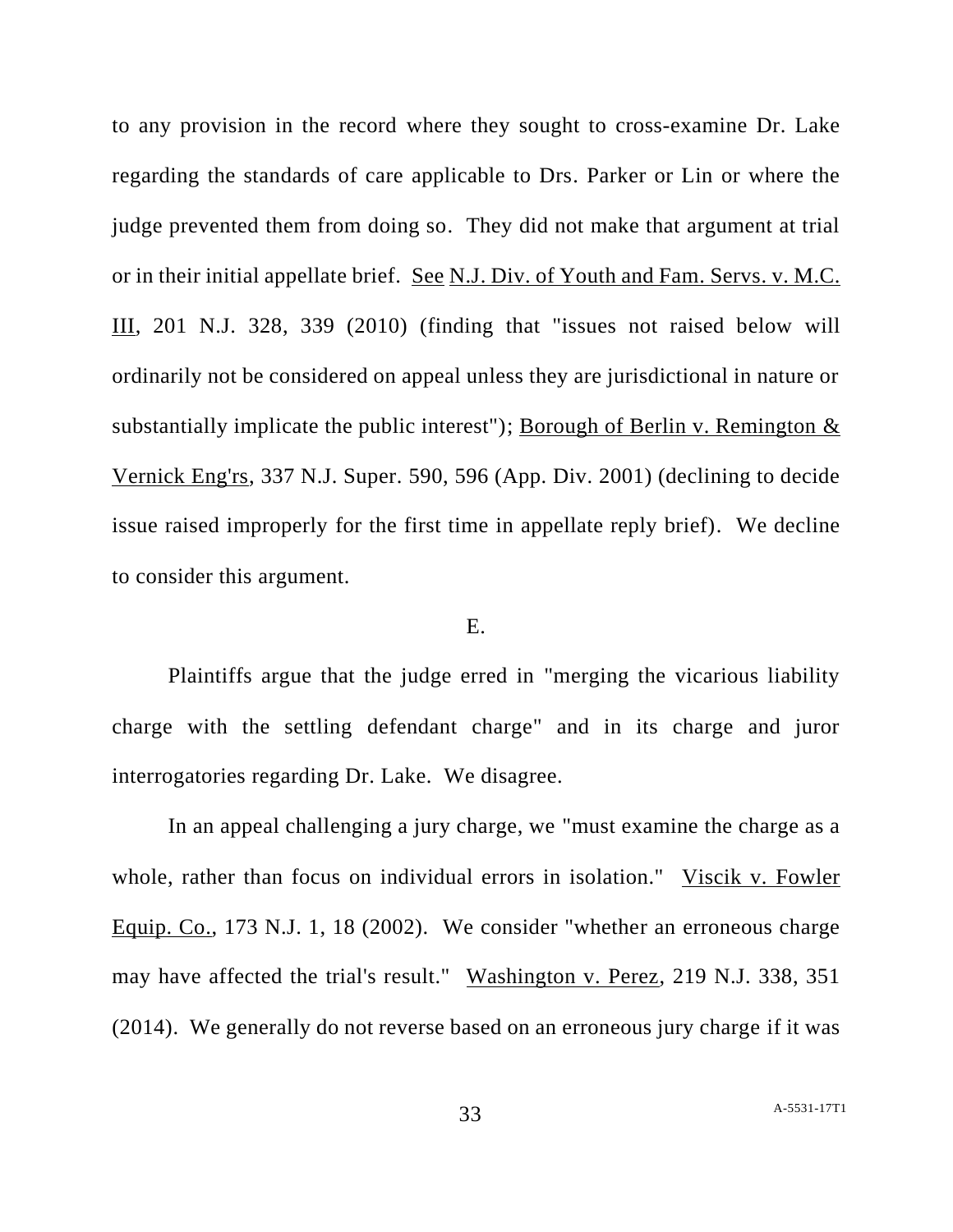"incapable of producing an unjust result or prejudicing substantial rights." Fisch v. Bellshot, 135 N.J. 374, 392 (1994); see also Mandal v. Port Auth. of N.Y. & N.J., 430 N.J. Super. 287, 296 (App. Div. 2013). "A trial court's interrogatories to a jury are not grounds for a reversal unless they were misleading, confusing, or ambiguous." Sons of Thunder, Inc.v. Borden, Inc., 148 N.J. 396, 418 (1997); see also Flood v. Aluri-Vallabhaneni, 431 N.J. Super. 365, 379 (App. Div. 2013). "Where a charge is not objected to at trial, it will only be reversed if there is 'plain error.'" Bradford v. Kupper Assocs., 283 N.J. Super. 556, 573 (App Div. 1995) (citing R. 2:10-2). "The absence of an objection suggests that trial counsel perceived no error or prejudice, and, in any event, prevented the trial judge from remedying any possible confusion in a timely fashion." Id. at 573-74.

The judge charged the jury in accordance with Model Jury Charge 1.17 ("Instructions to Jury in Cases in which One or More Defendants Have Settled With the Plaintiff") and added: "Atlantic Surgical Group is in this case with respect to Dr. Parker, on a theory of vicarious liability. Even though Dr. Parker and the plaintiffs have resolved their differences, the plaintiffs are still pursuing the Atlantic Surgical Group for Dr. Parker's conduct."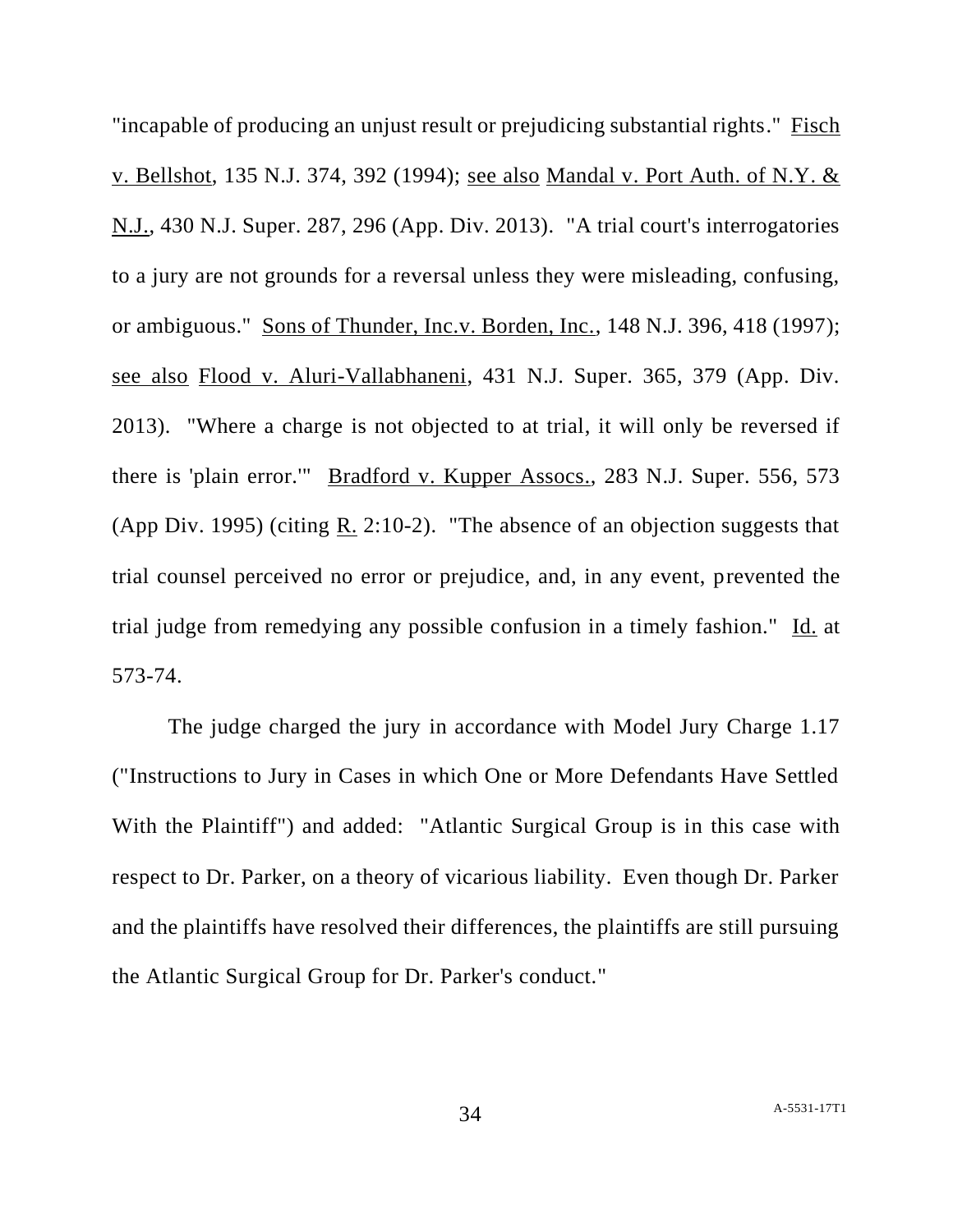Plaintiffs assert on appeal that because of their settlement with Dr. Parker, the question before the jury should have been whether defendants had proven the negligence of Dr. Parker. They make that argument for the first time on appeal even though in their proposed and revised proposed charges, they stated that plaintiff had the burden of establishing that any defendant had acted negligently. Plaintiffs' settlement with Dr. Parker did not remove from their case his liability because they continued their assertion that Atlantic Surgical Group was liable for his negligence. Thus, they retained the burden of proof as to Dr. Parker's negligence, as the judge correctly charged the jury. Plaintiffs' proposed charge on agency would not have led to a different result, given that the jury found no deviation by the defendant doctors and nurses.

We also find no merit in plaintiffs' challenge to the jury charge and interrogatories regarding Dr. Lake. The verdict sheet contained three questions regarding Dr. Lake's alleged negligence, asking whether he had "deviated from accepted standard of medical practice," "was notified of the plaintiff's increase in abdominal pain," and "was notified of the plaintiff's increase in leg swelling." Plaintiffs' counsel agreed to the jury interrogatories regarding Dr. Lake, advising the judge that he was satisfied with them "[i]f we break them out. The swelling one, and pain one. I don't want the implication that it has to be both in that